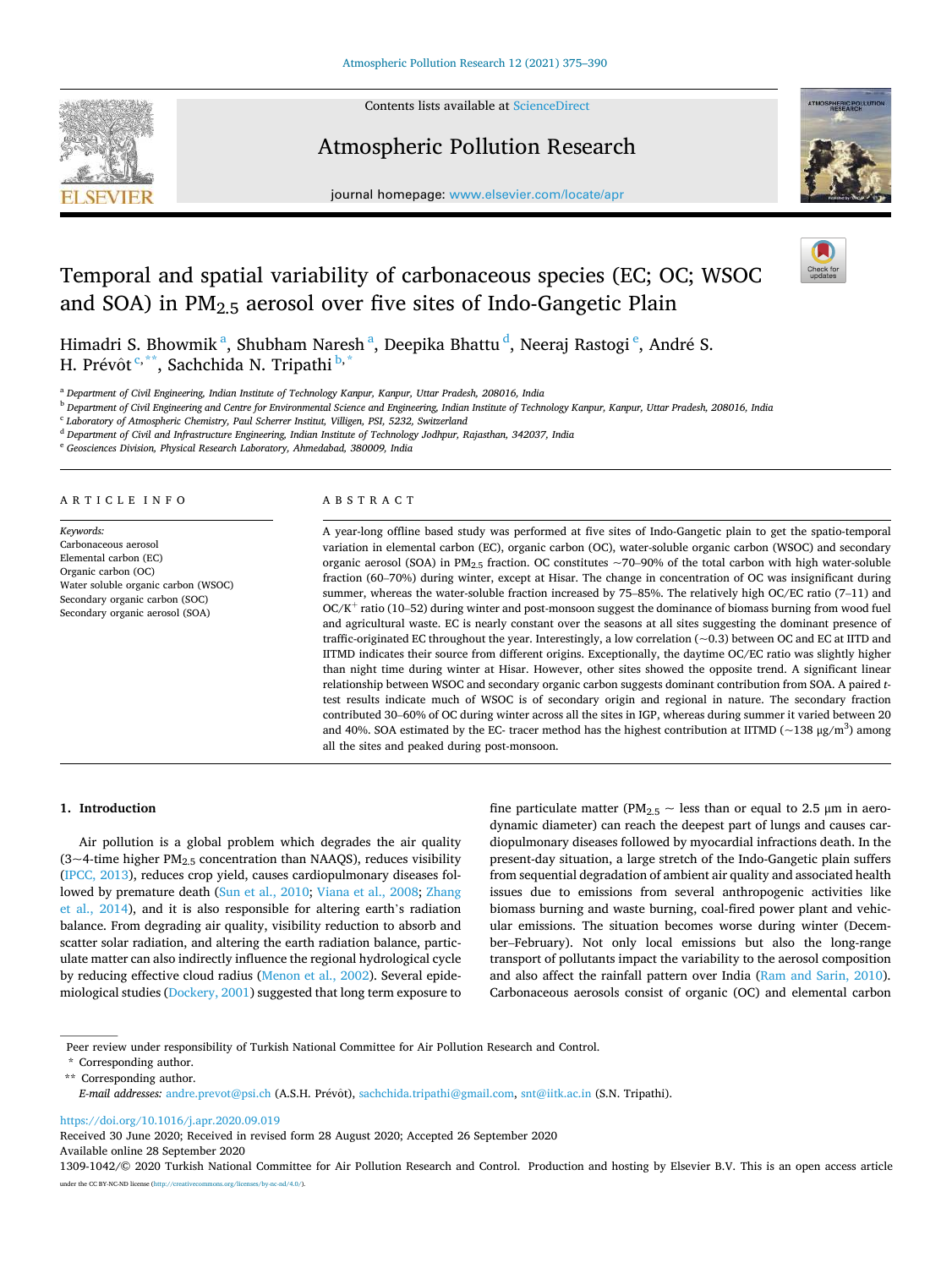

**Fig. 1.** Sampling sites.

(EC) and can include hundreds of organic species ([Turpin and Lim,](#page-15-0)   $2001$ ), constitute up to ~10–70% of the fine particulate matter in the urban atmosphere [\(Chen et al., 2019; Fuzzi et al., 2006;](#page-13-0) [Liu et al., 2018](#page-14-0); [Rengarajan et al., 2007](#page-14-0); [Srinivas and Sarin, 2014\)](#page-14-0). Aerosols can be primary (e.g., emitted directly from the combustion process), or they can be secondary (gas to particle formation after chemical oxidation). EC is produced during the incomplete combustion of carbon-based fuels, mainly wood used for residential purposes, fossil fuel used in transportation and coal-fired power plants, etc. EC is primary in nature, and these soot particles are often associated with other chemicals attached to their surface. OC can be directly emitted in particulate form and can also be formed from gas to particle conversion (secondary) processes from the volatile organic compounds (VOCs) present in the ambient atmosphere. The amounts of OC and EC in the atmosphere and OC/EC ratios are one of the salient parameters for the evaluation of the direct or indirect impacts of aerosols on the regional scale radiative forcing ([Novakov et al., 2005](#page-14-0)). The OC/EC ratios highly depend on the fuel type, quantity, and also, their combustion efficiency. OC/EC ratios can be used from offline measurements with OC-EC Carbon analyser which can also be compared with online OA/BC ratios obtained from AMS (Aerosol Mass Spectrometer). Though online study is much more accurate due to high time resolution than filter-based offline studies, we performed offline based study because of the high cost involved in the online study. There are insufficient studies on SOA in IGP, and the largest difficulty lies in the complexity of the formation process and chemical composition of SOA. SOA can be produced by both gas to particle partitioning mechanism by photo-oxidation of the VOCs (by  $O_3$  and OH radical) and aqueous phase mechanism by scavenging of VOCs inside fog droplets. The direct estimation of SOA is way more complex due to numerous precursors (anthropogenic and biogenic) involved in its production and different formation pathways, requiring costly analytical procedure to identify and quantify. In this study, SOA has been estimated by an indirect method known as EC- tracer method. The long-term measurements of carbonaceous aerosols from IGP are limited to only a few months of data, fewer sites, and inadequate researches (e.g., [Rengarajan](#page-14-0)  [et al., 2007;](#page-14-0) [Rajput et al., 2014](#page-14-0)). Hence there is a pressing need for long-term measurements of carbonaceous aerosols over IGP.

The Indo-Gangetic Plain (IGP) which extends from 21.75◦N, 74.25◦E to 31.0◦N, 91.5◦E, is one of the most populated and heavily polluted regions in northern India. A recent study revealed 6 out of 10 most polluted cities in the world are in India, and the top listed cities like Delhi, Faridabad, Kanpur, and Lucknow are in the Indo-Gangetic plain (IGP) (World Economic Forum). IGP suffers from the enormous increase in the atmospheric concentration of air pollutants and is led by the emissions from sources like biomass and waste burning, coal-fired power

plants, and vehicular emissions, etc. Further, during winter, a large part of the IGP region faces severe air pollution conditions like haze with visibility problems and even smog formation and associated health issues. To get a view of the aerosol loading in the region, information of the optical properties of fine and coarse mode aerosols are important. Sharma & [Kulshrestha \(2014\)](#page-14-0) obtained a relatively high mean aerosol optical depth at 500 nm (AOD 500 =  $0.82 \pm 0.39$ ), associated with a moderate Angstrom exponent (α) 440–870 of 0.95  $\pm$  0.37 suggesting significant urban/industrial and biomass-burning contribution. Singh [et al. \(2004\)](#page-14-0) and [Dey et al. \(2005\)](#page-13-0) also have shown that in Kanpur, the average α *>* 1 for 2001–2004 indicates dominance of anthropogenic aerosols during winter and post-monsoon seasons. The single scattering albedo (SSA) at 678 nm obtained in [Ram et al., \(2012\)](#page-14-0) varied from 0.71 to 0.97 (average: 0.85  $\pm$  0.06) during winter at Kanpur. The high absorption coefficient and low SSA during the winter at Kanpur suggested the presence of aerosols with high absorbing nature compared to those in the summer. Though some studies [\(Ram and Sarin, 2010;](#page-14-0) [Srivastava](#page-14-0)  [et al., 2014](#page-14-0); [Tiwari et al., 2013\)](#page-15-0) have been conducted on the chemical speciation of  $PM_{2.5}$  mass at Delhi and Kanpur region, no detailed study has been carried out for intra and inter-seasonal variation as well as day-night variation in the chemical composition of  $PM_{2.5}$  mass at multi-sites which covers a large part of IGP over a full-year period. Also, due to lack of measurements, issues have been faced for PM level simulations in modelling studies. Hence, understanding the main constituents and their emission sources is a prerequisite for the development of appropriate mitigation policies. In this context, our study presents a one-year data set of OC, EC, WSOC, and SOA in  $PM_{2.5}$  mass from 5 different sites from upwind to downwind of IGP.

# **2. Methodology**

# *2.1. Site description*

The sampling campaign was carried out for a period of one full year (2018) over five sites in IGP; viz, 3 sites in National Capital Region (NCR), one in upwind direction, and other in downwind direction. The site selection was made in such a way that they align in the direction of the prevailing winds (Northwest to Southeast) at the sampling locations (see Fig. 1). High volume samplers  $(1.13 \text{ m}^3/\text{min})$  were installed to collect PM2.5 filter samples at all five sites.

# *2.1.1. Hisar*

The sampling was done at Agrimet Observatory (29.10◦N, 75.46◦E;  $\sim$ 215 m amsl), Department of Agricultural Meteorology, Chaudhary Charan Singh Haryana Agricultural University (CCSHAU) Hisar in the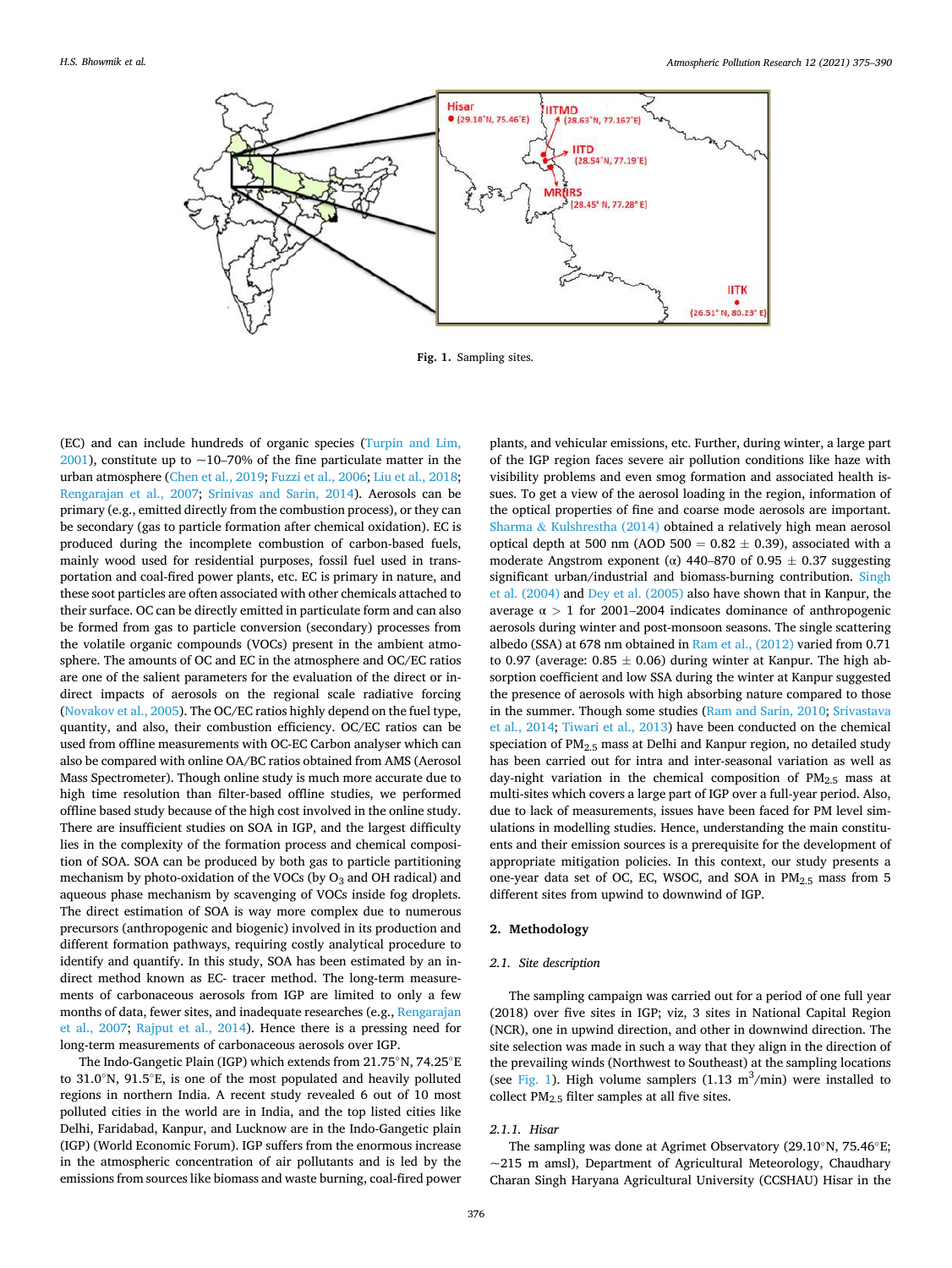state of Haryana. The temperature varies from  $33 \pm 8$  °C during summer and, the winter is cold (15  $\pm$  6 °C) with weak (<1 m/s) north-easterly winds [\(Rengarajan et al., 2007](#page-14-0)). It is a semi-arid sub-urban upwind site of NCR surrounded by open agricultural fields, and hence extensively impacted by biomass/crop residue burning and domestic fuel combustion emissions during crop harvesting period (April–May and Oct–Nov) and winter season, respectively [\(Rengarajan et al., 2007](#page-14-0)). The sampler was kept at ground level of the sampling site, located in the west direction of main city Hisar and *<*200 m away from less busy road.

# *2.1.2. Delhi-National Capital Region (NCR)*

Delhi-National Capital Region (NCR) encompasses an area of 58,000 km<sup>2</sup>, which consists of the National Capital Territory of Delhi (NCT) and some districts from adjoining states of Uttar Pradesh, Haryana, and Rajasthan with a population over 47 million. The summer is hot (20  $\degree$ C–48  $\degree$ C) and dry, and the winter is humid and cold (2  $\degree$ C–15  $\degree$ C) and dominant by the north-westerly winds during most of the year ([Lalchandani et al. manuscript under review\)](#page-14-0). Because of the unprecedented PM<sub>2.5</sub> levels, the NCR has received high attention over the world. The presence of power plants, small- and large-scale industries, mammoth increase in construction activities and other anthropogenic activities massively reduces the air quality ([Rai et al. in press](#page-14-0); [Sharma](#page-14-0)  [and Kulshrestha, 2014](#page-14-0)). In addition, rapid increase in the vehicle numbers, from 3.3 million vehicles in 2000 to 11 million in 2018 (Economic Survey of Delhi, 2018–19) in the city, is a major concern in response to the air quality. The air quality index (AQI) remains in the worst category during the month of November. Moreover, large-scale stubble burning in Punjab and Haryana, placed in the prevalent upwind direction (North-West) of NCR, is a common practice during November.

*2.1.2.1. NCR site 1: IITD.* Samples were collected on the roof top of Centre for Atmospheric Science (CAS) building at Indian Institute of Technology, Delhi (28.54°N, 77.19°E; ~218m amsl) about ~15m above the ground level. It is a residential campus surrounded by hotels and restaurants and *<*200 m away from heavy traffic road. Recent studies from [Lalchandani et al. \(manuscript under review\); Rai et al. \(in press\)](#page-14-0)  showed that this site is heavily polluted with emissions from industries, power plants, vehicles and waste burning.

*2.1.2.2. NCR site 2: IITMD.* Sampling was conducted on the roof top of the main building at the Indian Institute of Tropical Meteorology Delhi (28.63°N, 77.167°E;  $\sim$  220 m above msl) about 15 m above the ground level and is around 14 km away from another sampling site IITD. The institute is situated on the northern side of the Central Ridge reserve forest in a residential area of New Delhi [\(Tobler et al. manuscript under](#page-15-0)  [review](#page-15-0)). [Lalchandani et al. \(manuscript under review\)](#page-14-0) showed the site is dominated by emissions from traffic, solid fuel burning and oxidized organic aerosols.

*2.1.2.3. NCR site 3: MRIIRS.* Sampling was carried out on the second floor of the C block building (~7m agl) at Manav Rachna International Institute of Research and Studies (MRIIRS) (28.45◦N, 77.28◦E ~278m above msl) which is nearly 40 km North-west to Delhi. The sampling site was an educational institute and close to main road with heavy traffic load from mainly heavy-duty trucks.

#### *2.1.3. IITK*

The downwind ( $\sim$ 500 km of NCR region) sampling site was at the

roof top of the Centre for Environmental Science and Engineering (CESE) building at Indian Institute of Technology Kanpur (26.51◦N, 80.23 $\mathrm{E} \sim 142$  m above msl) and upwind of the emission sources from the city. It is a densely populated and highly polluted sub-urban area in the IGP. The widespread impact of biomass burning emissions is noticeable, especially during winter due to the common practice of wood fuel burning for domestic use in the adjoining village Nankari and Barasirohi. The other significant sources of pollution in this locality are open burning, automobiles followed by emissions from leather industries, various small-scale industries and power plants ([Tripathi et al.,](#page-15-0)  [2005\)](#page-15-0).

#### *2.2. Analytical Measurements*

Quartz filter papers (Whatman;  $8 \times 12$  inches) were used for collecting PM2.5 aerosols. Daily 12 h (January to mid-March 2018) and biweekly 24 h (mid-March to December 2018) samples were collected to account for day-night and long-term variations, respectively. Field blanks were collected by loading and unloading a fresh filter in the sampler after few minutes without running the sampler. A total of 700 filters collected at five sites, including field blanks and sampled filters, were stored in the freezer section of refrigerator and periodically transferred to CESE (Centre for Environmental Science and Engineering), IIT Kanpur. Further, the samples were stored at −20 ◦C in the deep freezer until further analysis. The samples were analysed for elemental carbon (EC), organic carbon (OC) and total organic carbon (TOC), and major anions and cations (Na<sup>+</sup>, K<sup>+</sup>, Ca<sup>+2</sup>, Cl<sup>−</sup> and SO<sub>4</sub><sup>2</sup>) using EC-OC analyser, TOC-L analyser and Ion Chromatography, respectively. More details of analytical procedures are given below.

#### *2.2.1. Organic Carbon (OC) and Elemental Carbon (EC)*

The OC-EC analysis was carried on EC-OC carbon analyser (Model no-4F, Sunset laboratory Inc., USA) using TOT (Thermal Optical Transmittance) protocol. Field blank filters from each site were analysed, and their contribution (*<*0.2 μg/m<sup>3</sup> ) was removed from the respective sampled filters and errors were propagated.  $1.5 \text{ cm}^2$  punch area of each filter was used to analyse the carbon content. Among the most commonly used protocols viz., NIOSH870 (National Institute for Occupational Safety and Health), IMPROVE\_A (Interagency Monitoring of Protected Visual Environments) and EUSAAR\_2 (European Supersites for Atmospheric Aerosol Research), EUSAAR\_2 [\(Karanasiou et al., 2011\)](#page-13-0) was used in this study. Thermograms, temperature difference and the difference in duration for the three protocols are shown in Fig. S1 and Table S1 (See Supplementary Material).

Briefly, in EUSAAR\_2, the oven is purged stepwise in an inert mode (with helium) where the temperature is raised between 550 ◦C to 870 ◦C depending on the protocol chosen. OC being thermally unstable volatilize and it can pyrolytically convert to char and decrease the transmittance from the baseline leading to overestimation of EC while EC remains stable as it can only be volatilized at very high temperatures i.e., ~3650 ◦C [\(Peterson and Richards, 2002\)](#page-14-0). A He–Ne laser and a photo detector are installed to monitor such changes and take them into account later. Further, the pyrolytically formed char and the EC get oxidized by an oxidizing medium (2%  $O_2$  in He atmosphere) in the second phase and subsequently increase the transmittance. A 'Split Point' is defined when the laser signal returns to the baseline. The pyrolyzed carbon fraction evolved in He mode before the split point is added to OC, whereas the later fraction is termed as EC. TC was observed to be comparable among all protocols  $\text{TC}_{\text{EUSAAR\_2}} = 1.1\text{xTC}_{\text{NIOSH870}}$   $(\text{R}^2$  $= 0.99$ ), TC<sub>EUSAAR</sub>  $_2 = 1.06$ xTC<sub>IMPROVE</sub> A (R<sup>2</sup> = 0.99) and TC<sub>IMPROVE</sub> A =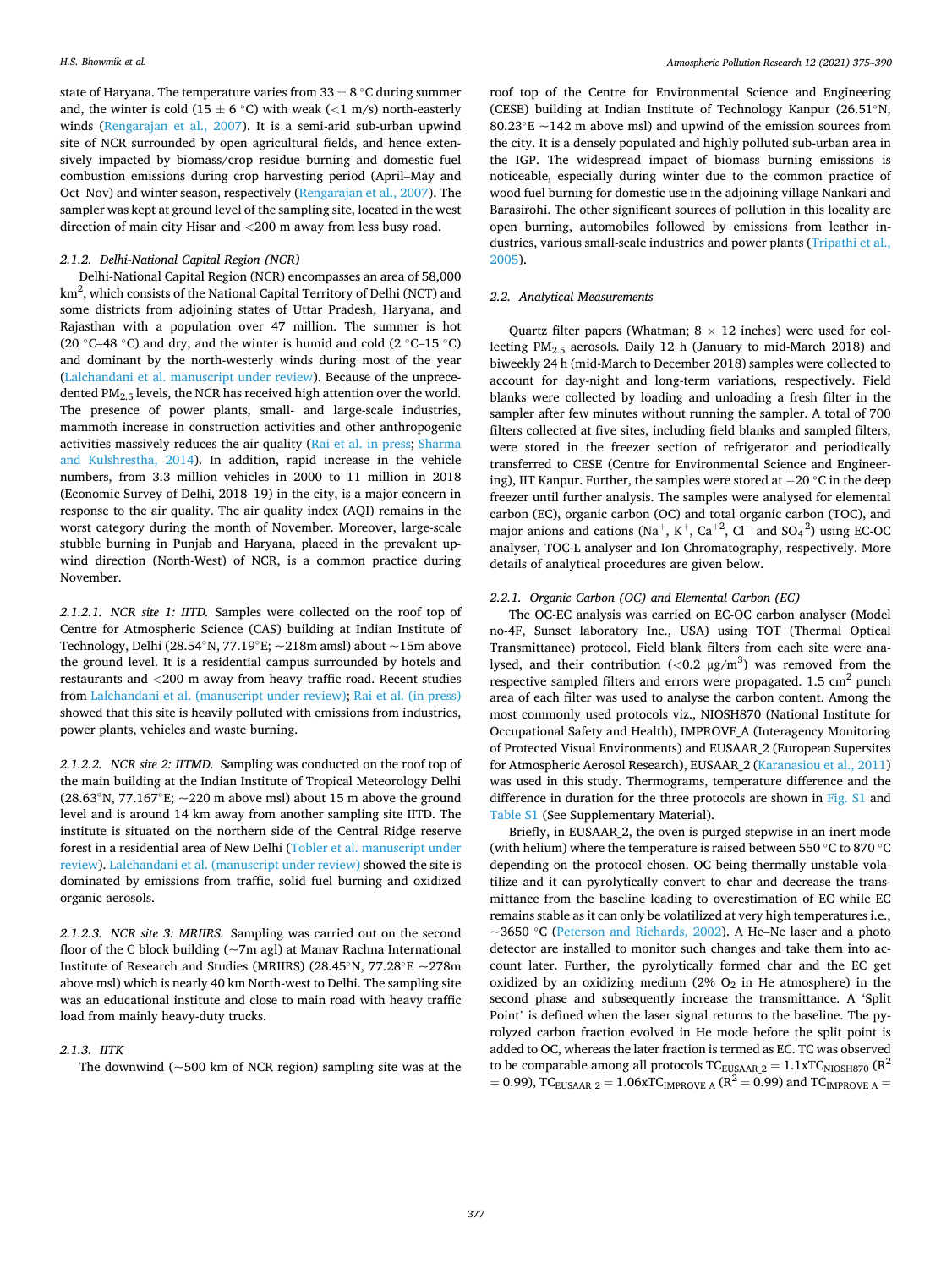<span id="page-3-0"></span>

**Fig. 2.** Seasonal variations in (a) OC mass concentrations, (b) EC mass concentrations and (c) OC/EC ratios at the sampling sites during Jan-Dec 2018.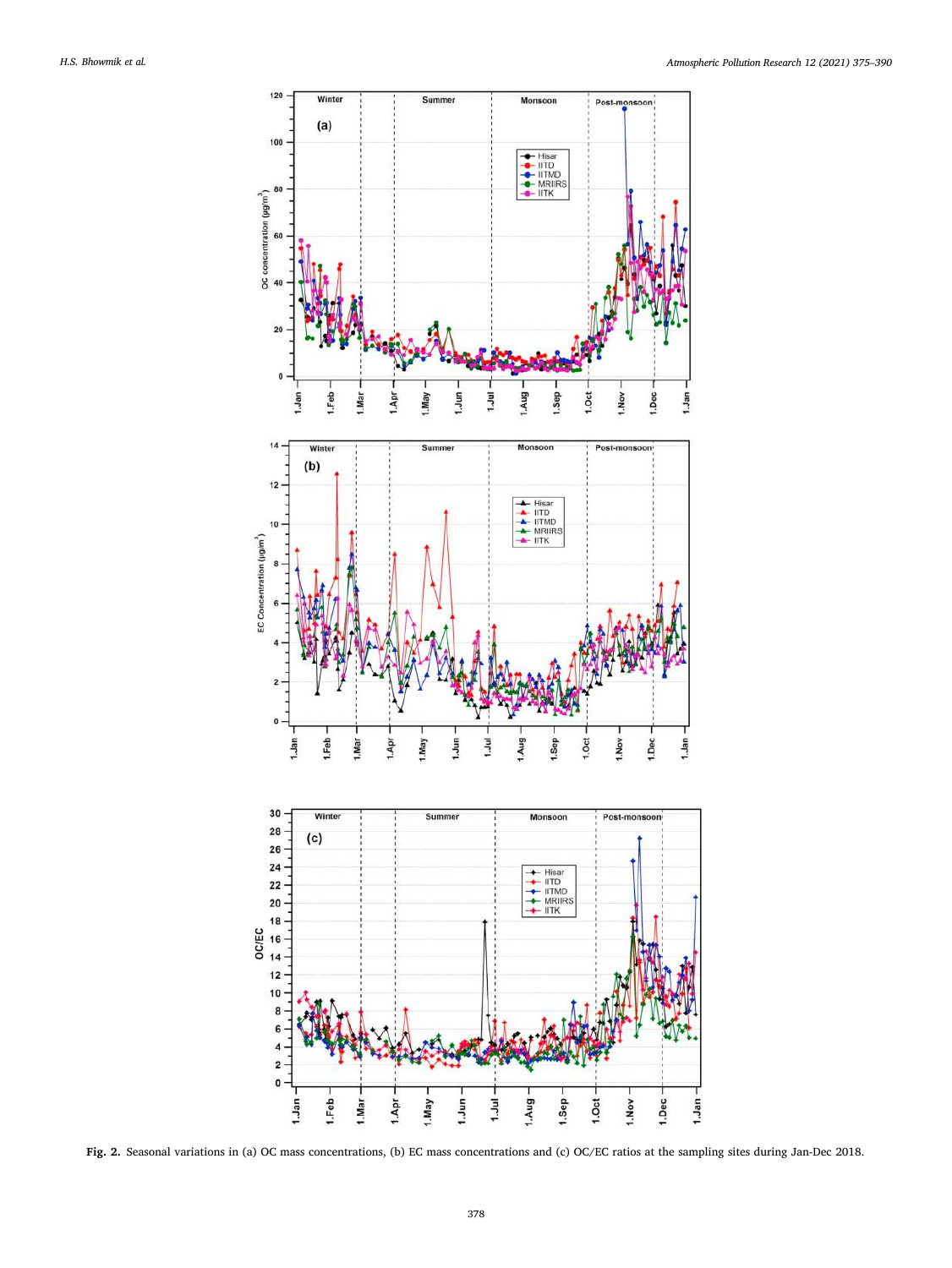1.03xTC<sub>NIOSH870</sub> ( $R^2 = 0.99$ ) (Figs. S2(b) and (c) and (d) in Supplementary Material), however OC and especially, EC concentration varied significantly. EC calculated using TOT for NIOSH870 was found to be 27% lower than for EUSAAR<sub>2</sub> (Fig.  $S2(a)$  in Supplementary Material). The differences can occur due to differences in the transmittance or reflectance, optical method used for the charring carbon correction, which usually results in greater EC concentrations ([Chow et al., 2004](#page-13-0); [Maenhaut and Claeys, 2011\)](#page-14-0). NIOSH protocol prematurely evolves EC in OC4 pure He mode, whereas IMPROVE\_A protocol leads to misclassification of OC as EC2 in  $He/O<sub>2</sub>$  mode due to insufficiently higher temperature (580 ◦C). To minimize these negative and positive EC bias of NIOSH and IMPROVE A protocols [\(Bautista et al., 2015](#page-13-0)), EUSAAR\_2 protocol has been used in this study ([Panteliadis et al., 2015](#page-14-0); [Cavalli and](#page-13-0)  [Putaud, 2008](#page-13-0)).

# *2.2.2. Water-soluble organic carbon (WSOC)*

For WSOC analysis, 9  $\text{cm}^2$  punch area of each collected filter was soaked in a 30 ml of ultrapure de-ionized water (18.2 M $\Omega$  cm) in a precleaned borosilicate test tube for  $\sim$ 12 h to ensure complete solubilisation of water-soluble organic carbon and inorganic ions followed by ultrasonication for 50 min and filtration using 0.2 μm quartz filter paper. As the amount of water used for extraction of WSOC can have effect on solubility, [Psichoudaki and Pandis \(2013\)](#page-14-0) proposed a P value of 0.1cm $^3$ m $^{\text{-3}}$  for organic aerosol concentrations of 1–10 μg m $^{\text{-3}}$ , where P is the ratio of water added per volume of air sampled on the analysed filter. In this study, the organic aerosol concentration ranges were on the higher side and after attempting several trials, a P value of 0.05–0.06  $\rm cm^3m^{\text{-}3}$  was used. Water-soluble organic carbon (WSOC) is measured for all the filtrates using a Total Organic Carbon (TOC-L) analyser (Model no- SHIMADZU-TOC-L-CPN, Shimadzu Corporation). An automatic injector takes 25 mL of water extract into the furnace, maintained at a temperature of 680 °C, where Total Carbon (TC) is oxidized to  $CO_2$  in the presence of a catalyst (Pt). The evolved  $CO<sub>2</sub>$  is detected using a non-dispersive infrared (NDIR) detector after passing through a humidifier and halogen scrubber to evaluate the total carbon (TC) content. Another aliquot of the solution is acidified with HCl and the evolved CO<sub>2</sub> is defined as inorganic carbon (IC). The difference between TC and IC is used as a measure of WSOC in the aerosol samples. The uncertainty in WSOC relative measurement is ±5–10%. Contribution of WSOC from the blank filters was removed from the sampled filters. The detection of TC and IC by NDIR detector is calibrated using the standard solutions of potassium hydrogen phthalate and sodium carbonate-bicarbonate mixture (Na<sub>2</sub>CO<sub>3</sub>+NaHCO<sub>3</sub>; 1:1 vol/vol), respectively. Triplicates of TC and IC were generated to achieve a coefficient of variation (CV) less than 2%.

## *2.2.3. Water soluble inorganic ions*

The same filtrate (similar to that used for the analysis of WSOC) of the extracted filters was used for Na $^+,$  K $^+,$  Ca $^{+2}$ , Cl $^-$  and SO $_4^{-2}$  by an Ion chromatograph (Metrohm 883 Basic IC plus for cations and 882 compact IC plus for anions). The instrument was equipped with two separate columns for the analysis of cations and anions. An AS 5–250/4.0 chromatography column was used to separate the anions with 3.2 mM  $Na<sub>2</sub>CO<sub>3</sub>+1$  mM NaHCO<sub>3</sub> solution as an eluent along with the anion selfregenerating suppressor. For cations, C-6 column was used with 2.7 mM HNO3 solution as an eluent, along with the cation self-regenerating suppressor, which is connected in series. The injected sample carried by the mobile phase (eluents) passes through the columns equipped with a charged stationary phase for separating the ions depending on their

polarity. The range of calibration standards was prepared using appropriate dilutions of the stock. The coefficient of variation (CV) calculated from repeat samples was 1.4%.

#### **3. Results and Discussions**

The spatiotemporal variation in the aerosol mass concentration and its chemical composition highly depends on regional meteorology, topographical features and emission sources. Indo-Gangetic Plain (IGP) extends from northeast to northwest and parallel to the Himalayan range. This flat topography, along with shallow boundary layer height and moderate winds during winter, favors confining of the aerosols in the atmosphere. Delhi NCT being upwind part of the IGP is one of the highly polluted regions in the world ([Pant et al., 2015](#page-14-0); [Tiwari et al.,](#page-15-0)  [2013\)](#page-15-0). Also, recent study by [Chowdhury et al. \(2019\)](#page-13-0) examined the build-up of  $PM_{2.5}$  over Delhi NCR based on 16 years (2001–2016) of high-resolution MODIS MAIAC 1 km satellite data and validated against the CPCB monitoring stations. This has led to the IGP being recognized as one of the most important hotspots in India as well as in South Asia for aerosol production [\(Joshi et al., 2016](#page-13-0); [Rengarajan et al., 2007\)](#page-14-0). The southwest monsoon brings the season's monsoon during July to September and responsible for 70–80% of the annual precipitation. In summer, the desert dust from North Western India, while mixing with the locally generated BC, forms a rigorously absorbing mixture that absorbs incoming solar radiation and rise up through the lower troposphere to accumulate along the southern slopes of the Himalayas ([Ram](#page-14-0)  [and Sarin, 2010;](#page-14-0) [Sharma and Kulshrestha, 2014](#page-14-0)). The temporal variability in the aerosol composition has been discussed in terms of four different seasons as winter (December–February), summer (April–June), monsoon (July–September), and post-monsoon (October–November) as described by Indian Meteorological Department (IMD). March is the transition phase between winter and summer. Generally, the major wind regime during the winter was north-westerly, and occasionally from the northeast and southwest during summer. Though several small-scale field campaigns had been conducted in the past, to investigate the physicochemical and optical properties of the ambient aerosols over few hotspots in IGP ([Nair et al., 2007;](#page-14-0) [Ram and Sarin, 2010;](#page-14-0) [Sharma and](#page-14-0)  [Kulshrestha, 2014\)](#page-14-0), no multi-site long-term field campaign has been conducted in the past covering a large stretch over IGP. To the best of our knowledge, this is the first multi-site (5) yearlong comprehensive study investigating the temporal variations in carbonaceous aerosols over IGP and estimating the primary and secondary organic carbon fraction.

## *3.1. Mass concentration of EC, OC and OC/EC ratios*

A large temporal and spatial variability in EC and OC concentrations was observed during the sampling period (January  $2018 \sim$  December 2018) with the mass concentrations of OC varied annually from 1.2 to 64.6 μg/m<sup>3</sup> at Hisar, 4.9–74.6 μg/m<sup>3</sup> at IITD, 1.2–114.4 μg/m<sup>3</sup> at IITMD, 2.4–55.9 μg/m<sup>3</sup> at MRIIRS, and 2.4–76.9 μg/m<sup>3</sup> at IIK. Similarly, the EC concentrations varied annually from 0.2 to 5.9  $\mu$ g/m<sup>3</sup> at Hisar, 0.6–12.6 μg/m<sup>3</sup> at IITD, 0.3–8.5 μg/m<sup>3</sup> at IITMD, 0.3–7.8 μg/m<sup>3</sup> at MRIIRS and 0.4–6.4  $\mu$ g/m<sup>3</sup> at IITK. The average seasonal and the day-night (Jan–Feb) mass concentrations of EC and OC at these 5 sites are presented in Table 2.

Overall, the average OC concentrations during winter and postmonsoon were 3–4 times higher than summer at all the sites. OC and EC were higher during post-monsoon, followed by winter, summer and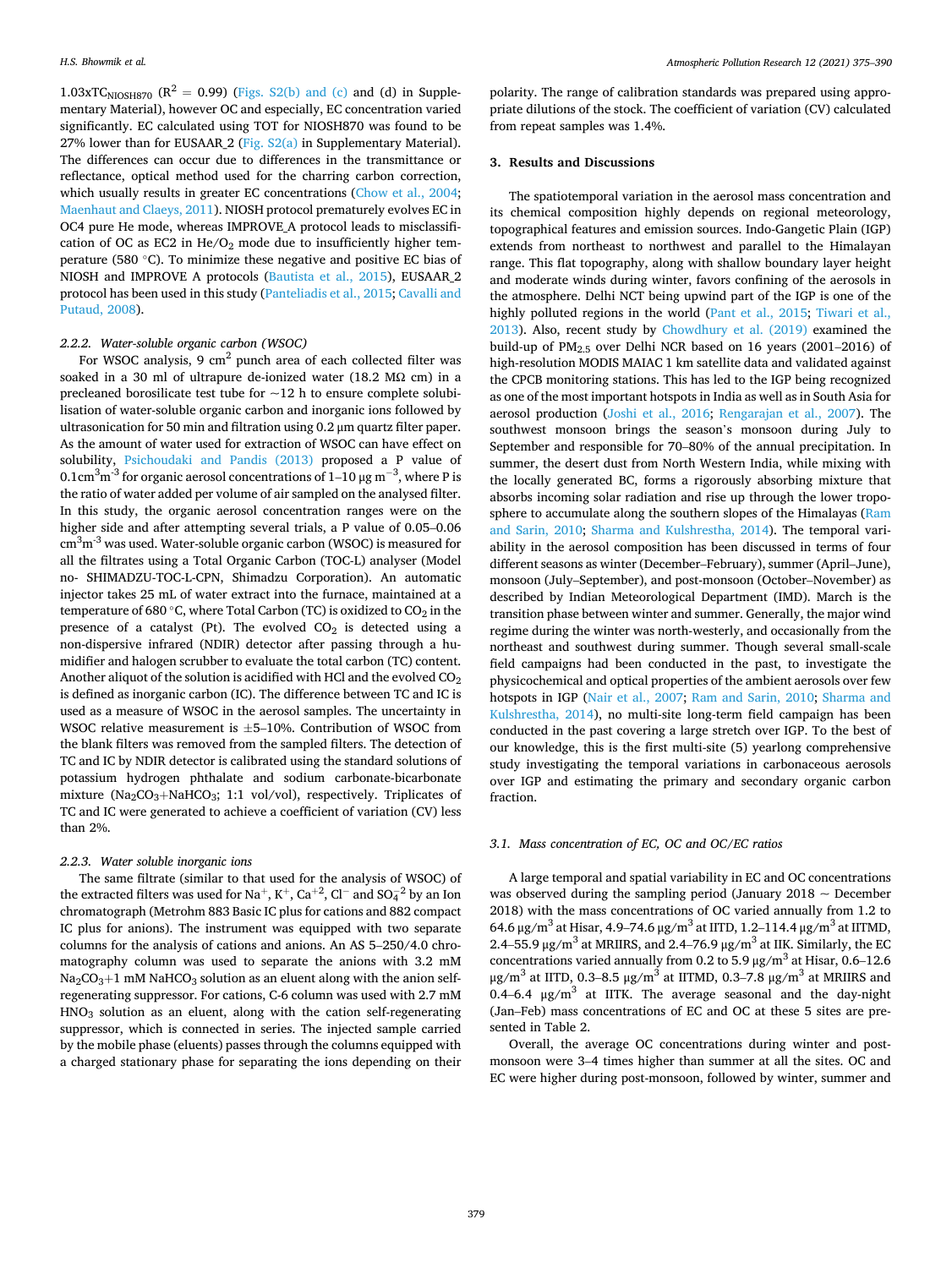<span id="page-5-0"></span>

**Fig. 3.** Day-Night average concentration of EC and OC during Jan-Feb 2018 at the sampling sites.

monsoon at all the sites (See [Fig. 2\)](#page-3-0). The main factors causing a high mass concentration of OC and EC were lower planetary boundary layer height along with increase in the source strength during post-monsoon and winter. IITMD is the most polluted site amongst others with OC concentrations varying from  $42.2 \pm 28.8$   $\mu$ g/m<sup>3</sup> during post-monsoon, 27.3  $\pm$  9.2 μg/m<sup>3</sup> in winter, 8.4  $\pm$  2.8 μg/m<sup>3</sup> in summer and 6.3  $\pm$ 2.6 μg/m<sup>3</sup> in monsoon followed by IITD, Hisar, IITK and MRIIRS. The OC concentrations in IITD varied from  $40.12 \pm 15.5$  µg/m<sup>3</sup> during postmonsoon,  $31.5 \pm 11.7$   $\mu$ g/m<sup>3</sup> in winter,  $10.9 \pm 3.9$   $\mu$ g/m<sup>3</sup> in summer and  $8.4 \pm 2.6$   $\mu$ g/m<sup>3</sup> in monsoon. In Hisar, the OC concentrations were 34.4  $\pm$  16.9 μg/m<sup>3</sup> during post-monsoon, 22.6  $\pm$  6.1 μg/m<sup>3</sup> in winter, 7.6  $\pm$  5.0 μg/m<sup>3</sup> in summer and 5.01  $\pm$  2.3 μg/m<sup>3</sup> in monsoon. In IITK, the OC concentration was almost same during post-monsoon and winter and varied from  $30.9 \pm 12.3$   $\mu$ g/m<sup>3</sup> in winter,  $30.5 \pm 16.4$   $\mu$ g/m<sup>3</sup> in postmonsoon,  $8.6 \pm 3.2 \,\mathrm{\upmu}\mathrm{g/m^3}$  in summer and  $4.6 \pm 2.3 \,\mathrm{\upmu}\mathrm{g/m^3}$  in monsoon. MRIIRS is the least polluted site having OC concentrations  $29.8 \pm 12.9$ μg/m<sup>3</sup> during post-monsoon, 22.8  $\pm$  9.4 μg/m<sup>3</sup> in winter, 9.3  $\pm$  5.7 μg/  $m<sup>3</sup>$  in summer and 4.7  $\pm$  1.5 μg/m<sup>3</sup> in monsoon. Whereas IITD being closest to the heavy traffic road (*<*200 m away), had the highest EC concentrations amongst all sites in all seasons with values ranging from

 $6.5 \pm 2.1 \,\mu$ g/m<sup>3</sup> during winter,  $4.2 \pm 2.8 \,\mu$ g/m<sup>3</sup> in summer,  $4.2 \pm 0.8$ μg/m<sup>3</sup> in post-monsoon, and 2.2  $\pm$  0.9 μg/m<sup>3</sup> in monsoon. The EC concentrations were the highest in winter followed by post-monsoon, summer and monsoon in all the sites except IITD having higher concentration during summer than post-monsoon. At IITMD, the EC concentrations varied from 5.8  $\pm$  1.4 μg/m<sup>3</sup> in winter, 3.7  $\pm$  0.8 μg/m<sup>3</sup> in post-monsoon, 2.6  $\pm$  0.7 μg/m<sup>3</sup> in summer and 1.9  $\pm$  0.8 μg/m<sup>3</sup> in monsoon. The seasonal EC variations in MRIIRS and IITK were almost similar. The EC concentrations in MRIIRS varied from  $4.6 \pm 1.4$   $\mu$ g/m<sup>3</sup> in winter,  $3.7 \pm 0.5$   $\mu$ g/m<sup>3</sup> in winter,  $2.9 \pm 1.3$   $\mu$ g/m<sup>3</sup> in summer and  $1.6 \pm$ 0.7 μg/m<sup>3</sup> in monsoon, whereas in IITK the EC concentrations were 4.4  $\pm$  1.2 μg/m<sup>3</sup> in winter, 3.4  $\pm$  0.6 μg/m<sup>3</sup> in post-monsoon, 2.8  $\pm$  1.3 μg/  $m<sup>3</sup>$  in summer and 1.1  $\pm$  0.5 μg/m<sup>3</sup> in monsoon. Hisar being surrounded by open agricultural field, the EC concentrations were least amongst all sites. The EC concentration varied from 3.4  $\pm$  0.9  $\mu$ g/m<sup>3</sup> in winter, 3.1  $\pm$ 0.9 μg/m<sup>3</sup> in post-monsoon,  $1.9 \pm 1.2$  μg/m<sup>3</sup> in summer and  $1.1 \pm 0.4$  $\mu$ g/m<sup>3</sup> in monsoon. The highest OC concentration at IITD was observed during December (74.6  $\mu$ g/m<sup>3</sup>), whereas the highest peak at IITMD (114.4  $\mu$ g/m<sup>3</sup> during Nov) and MRIIRS (55.9  $\mu$ g/m<sup>3</sup> during Nov) was observed during Diwali. Hisar (64.6 μg/m<sup>3</sup>) and IITK (76.87 μg/m<sup>3</sup>) got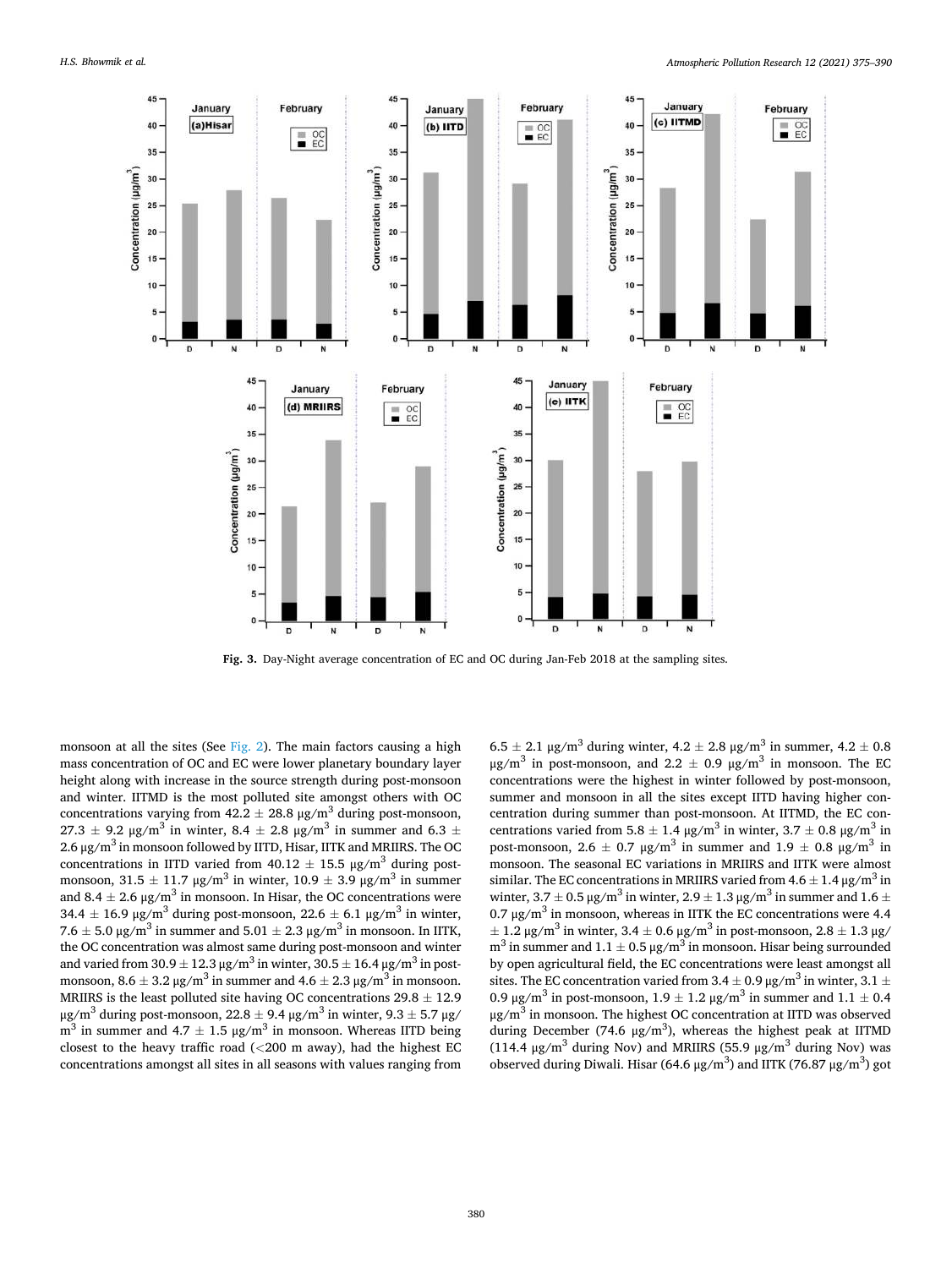#### <span id="page-6-0"></span>**Table 1**

|  | Comparison of average concentrations of OC, EC and OC/EC ratios from different urban locations in developing countries. |  |
|--|-------------------------------------------------------------------------------------------------------------------------|--|
|--|-------------------------------------------------------------------------------------------------------------------------|--|

| Location                       | Area  | Sampling Period             | Size              | OC $(\mu g/m^3)$ | EC $(\mu g/m^3)$ | OC/EC           |
|--------------------------------|-------|-----------------------------|-------------------|------------------|------------------|-----------------|
| Hisar <sup>a</sup>             | Urban | January-December 2018       | PM <sub>2.5</sub> | $18.9 \pm 15.5$  | $2.5 \pm 1.4$    | $7 \pm 3.4$     |
| Delhi <sup>a</sup>             | Urban | January-December 2018       | PM <sub>2.5</sub> | $23.9 \pm 17.8$  | $4.2 \pm 2.2$    | $5.9 \pm 3.4$   |
| Rajendranagar <sup>a</sup>     | Urban | January-December 2018       | $PM_{2.5}$        | $21.6 \pm 20.4$  | $3.5 \pm 1.8$    | $5.9 \pm 4.8$   |
| Faridabad <sup>a</sup>         | Urban | January-December 2018       | PM <sub>2.5</sub> | $16 \pm 12.5$    | $3.1 \pm 1.5$    | $4.8 \pm 2.6$   |
| Kanpur <sup>a</sup>            | Urban | January-December 2018       | PM <sub>2.5</sub> | $18.9 \pm 15.8$  | $2.8 \pm 1.5$    | $6.2 \pm 3.6$   |
| Hisar                          | Urban | December 2004               | <b>TSP</b>        | $33.0 \pm 17.9$  | $3.8 \pm 1.4$    | $8.5 \pm 2.2$   |
| Delhi <sup>c</sup>             | Urban | January-December 2010       | $PM_{10}$         | $26.7 \pm 9.2$   | $6.1 \pm 3.9$    | $4.38 \pm 2.36$ |
| Kanpur <sup>d</sup>            | Urban | January-March 2007          | <b>TSP</b>        | $25 \pm 13.8$    | $4.8 \pm 3$      | $6.2 \pm 3.7$   |
| Dhaka, Bangladesh <sup>e</sup> | Urban | March-April 2001            | <b>TSP</b>        | 45.7             | 22               | 2.08            |
| Karachi, Pakistan <sup>f</sup> | Urban | February 2015-March 2017    | <b>TSP</b>        | $39.9 \pm 22.8$  | $8.52 \pm 4.79$  | $4.2 \pm 2.5$   |
| Kathmandu, Nepal <sup>f</sup>  | Urban | April 2013-January 2016     | <b>TSP</b>        | $34.8 \pm 27.1$  | $9.97 \pm 5.84$  | $3.5 \pm 2.1$   |
| Lanzhou, China                 | Urban | December 2015-November 2016 | <b>TSP</b>        | $25.4 \pm 13.0$  | $6.7 \pm 3.52$   | $3.6 \pm 2.3$   |
| Beizing, China <sup>8</sup>    | Urban | December 2016-November2017  | <b>TSP</b>        | $11 \pm 10.7$    | $3.4 \pm 3.3$    | $3.7 \pm 2.4$   |
| Beizing, China <sup>h</sup>    | Urban | May-June 2016               | $PM_{2.5}$        | $11 \pm 3.7$     | $1.8 \pm 1$      | $4.1 \pm 2.6$   |
| Sao Paulo, Brazil <sup>1</sup> | Urban | September-November 2013     | PM <sub>2.5</sub> | $2.7 \pm 1.1$    | $1.5 \pm 0.7$    | $1.8 \pm 0.6$   |
| Sao Paulo, Brazil              | Urban | January-September 2014      | PM <sub>2.5</sub> | $6.7 \pm 4.4$    | $4.1 \pm 3.5$    | $1.7 \pm 0.5$   |

a This study.

<sup>b</sup> [Rengarajan et al., \(2007\)](#page-14-0).

c [Sharma et al.,2014.](#page-14-0)

<sup>d</sup> [Ram and Sarin \(2010\)](#page-14-0).

e [Salam et al.,2003.](#page-14-0)

- <sup>f</sup> [Chen et al., \(2019\)](#page-13-0).
- <sup>*g*</sup> [Ji et al., \(2019\).](#page-13-0)
- h [Tang et al., \(2018\)](#page-14-0).
- <sup>i</sup> Monteiro do[sSantos et al. 2016](#page-14-0).
- <sup>j</sup> [MartinsPereira et al. 2017.](#page-14-0)

the highest peaks during November which is the peak time for agricultural waste burning, whereas the highest EC concentration  $(5.9 \,\mu g/m^3$  at Hisar, 12.6  $\mu$ g/m<sup>3</sup> at IITD, 8.5  $\mu$ g/m<sup>3</sup> at IITMD, 7.8  $\mu$ g/m<sup>3</sup> at MRIIRS, and 6.4  $\mu$ g/m<sup>3</sup> at IITK) was observed during mid-February at all these five sites. Again, night-time EC and OC concentrations were statistically higher (p-value*<* 0.05) than daytime at all sites, except at Hisar and IITK ([Fig. 3](#page-5-0)). IGP is highly polluted with carbonaceous aerosols, unlike other developing countries such as Beijing of China and Sao Paulo of Brazil. A study by [Monteiro dos Santos et al. \(2016\)](#page-14-0) conducted in Sao Paulo, Brazil during Sept to Nov 2013 observed an average OC concentration of  $\sim$ 2.7–3.4 μg/m<sup>3</sup> and an average EC concentration of  $\sim$ 1.5–2.3 μg/m<sup>3</sup> except at one site where the EC concentration is higher  $\sim$  6.1  $\mu$ g/m $^3$ . The OC and EC mass concentrations during Sept–Nov are ~10–11 times and  $\sim$ 1.5–2 times lower respectively than what we observed in this study. Again the observed OC and EC mass concentrations during summer (May-June 2016) in Beijing conducted by [Tang et al. \(2018\)](#page-14-0) were  $\sim$ 9–11 μg/m<sup>3</sup> and  $\sim$ 0.7–1.8 μg/m<sup>3</sup> respectively which is similar to the

OC concentrations and  $\sim$ 1.4–2 times lower than the EC concentrations during May–June observed in this study.

The OC/EC ratios varied annually from 2.9 to 15.4 at upwind (Hisar), 1.7 to 13.7 at Delhi NCR and, 2.1 to 14.5 at downwind (IITK). In IITMD the OC/EC ratios varied from  $11.4 \pm 7.5$  during post-monsoon,  $4.7 \pm 1.1$ in winter,  $3.2 \pm 0.6$  in summer and  $3.6 \pm 1.5$  in monsoon. The OC/EC ratios at Hisar were found to be 10.9  $\pm$  3.9 in post-monsoon and 6.9  $\pm$ 1.4 in winter, suggesting emissions from crop residue burning and open biomass burning during post-monsoon and winter respectively ([Rengarajan et al., 2007\)](#page-14-0). The ratios were  $5.0 \pm 3.4$  in summer and 4.9  $\pm$  0.8 in monsoon. At IITD, the ratios range from 9.8  $\pm$  3.9 during post-monsoon,  $4.9 \pm 1.4$  in winter,  $3.3 \pm 1.5$  in summer and  $4.3 \pm 1.6$  in monsoon. The OC/EC ratios at IITK varied from  $9.1 \pm 4.9$  during post-monsoon,  $6.9 \pm 1.7$  in winter,  $3.3 \pm 0.6$  in summer and  $4.2 \pm 1.2$  in monsoon. The high values in winter at IITK suggests emissions from wood-burning for domestic purpose ([Ram et al., 2010](#page-14-0)). In MRIIRS the ratios were 8.2  $\pm$  3.5 during post-monsoon, 4.9  $\pm$  1.2 in winter, 3.2  $\pm$ 

**Table 2** 

|  | Seasonal average and day and night average concentration (during Jan-Feb 2018) of OC, EC and OC/EC at sampling sites. |  |  |
|--|-----------------------------------------------------------------------------------------------------------------------|--|--|
|  |                                                                                                                       |  |  |
|  |                                                                                                                       |  |  |
|  |                                                                                                                       |  |  |

| Seasons            |                           | Hisar                    |                        |                                 | <b>IITD</b>              |                         |                           | <b>IITMD</b>             |                          |                                     | <b>MRIIRS</b>                     |                         |                                  | <b>IITK</b>                       |                         |
|--------------------|---------------------------|--------------------------|------------------------|---------------------------------|--------------------------|-------------------------|---------------------------|--------------------------|--------------------------|-------------------------------------|-----------------------------------|-------------------------|----------------------------------|-----------------------------------|-------------------------|
|                    | OC<br>$(\mu g)$<br>$m^3$  | EC<br>$(\mu g)$<br>$m^3$ | OC/EC                  | <b>OC</b><br>$(\mu$ g/<br>$m^3$ | EC<br>$(\mu g)$<br>$m^3$ | OC/<br>EC               | $OC(\mu g)$<br>$m^3$      | EC<br>$(\mu$ g/<br>$m^3$ | OC/EC                    | <sub>OC</sub><br>$(\mu g)$<br>$m^3$ | EC<br>$(\mu$ g/<br>m <sup>3</sup> | OC/<br>EC               | <b>OC</b><br>$(\mu g /$<br>$m^3$ | EC<br>$(\mu g)$<br>m <sup>3</sup> | OC/<br>EC               |
| Winter $_{(Day)}$  | $22.4 \pm$                | $3.4 \pm$                | $6.7 \pm$              | 24.9 $\pm$                      | 5.5 $\pm$                | 5.2 $\pm$               | 20.9 $\pm$                | 4.8 $\pm$                | $4.3 \pm$                | $17.9 \pm$                          | $3.9 \pm$                         | 4.8 $\pm$               | 24.9 $\pm$                       | 4.3 $\pm$                         | $6.1 \pm$               |
|                    | 5.8                       | 0.8                      | 1.4                    | 8.7                             | 3.1                      | 1.7                     | 9.2                       | 1.4                      | 1.5                      | 4.2                                 | 1.5                               | 0.9                     | 6.7                              | 1.2                               | 1.3                     |
| $Winter_{(Night)}$ | $22.3 \pm$                | $3.3 \pm$                | $6.8 \pm$              | $38.1 \pm$                      | $7.6 \pm$                | 4.9 $\pm$               | $31.6 \pm$                | $6.5 \pm$                | 4.8 $\pm$                | $26.9 \pm$                          | 5.0 $\pm$                         | 5.3 $\pm$               | $36.3 \pm$                       | $4.7 \pm$                         | $7.6 \pm$               |
|                    | 9.0                       | 1.3                      | 1.4                    | 18.8                            | 2.3                      | 1.6                     | 2.8                       | 0.7                      | 1.6                      | 13.4                                | 1.5                               | 1.9                     | 18.9                             | 1.5                               | 2.6                     |
| Winter             | $22.6 \pm$                | $3.4 \pm$                | $6.9 \pm$              | $31.5 \pm$                      | $6.5 \pm$                | $5\pm$                  | $27.3 \pm$                | 5.8 $\pm$                | 4.7 $\pm$                | $22.8 \pm$                          | 4.6 $\pm$                         | 5±                      | $30.9 \pm$                       | $4.4 \pm$                         | 7 ±                     |
|                    | 6.1                       | 0.9                      | 1.34                   | 11.7                            | 2.1                      | 1.4                     | 9.2                       | 1.4                      | 1.1                      | 9.4                                 | 1.4                               | 1.2                     | 12.3                             | 1.2                               | 1.7                     |
| Summer             | $7.6 \pm$                 | $1.9 \pm$                | 5.0 $\pm$              | $10.9 +$                        | 4.2 $\pm$                | $3.3 \pm$               | $8.4 \pm$                 | $2.6 \pm$                | $3.2 \pm$                | $9.3 \pm$                           | $2.9 \pm$                         | $3.2 \pm$               | $8.6 \pm$                        | $2.8 \pm$                         | $3.3 \pm$               |
|                    | 5.0                       | 1.2                      | 3.4                    | 3.9                             | 2.8                      | 1.5                     | 2.8                       | 0.7                      | 0.6                      | 5.7                                 | 1.3                               | 0.9                     | 3.2                              | 1.3                               | 0.6                     |
| Monsoon            | 5.1 $\pm$                 | $1.1 \pm$                | 4.9 $\pm$              | $8.4 \pm$                       | $2.2 \pm$                | $4.3 \pm$               | $6.3 \pm$                 | $1.9 \pm$                | $3.6 \pm$                | 4.7 $\pm$                           | $1.6 \pm$                         | $3.3 \pm$               | 4.6 $\pm$                        | $1.1 \pm$                         | 4.2 $\pm$               |
| Post-<br>monsoon   | 2.3<br>$34.4 \pm$<br>16.9 | 0.4<br>$3.1 \pm$<br>0.9  | 0.8<br>$10.9 +$<br>3.9 | 2.6<br>40.1 $\pm$<br>15.5       | 0.9<br>$4.2 \pm$<br>0.8  | 1.6<br>$9.8 \pm$<br>3.9 | 2.6<br>42.2 $\pm$<br>28.8 | 0.8<br>$3.7 \pm$<br>0.8  | 1.5<br>$11.4 \pm$<br>7.5 | 1.5<br>29.8 $\pm$<br>12.9           | 0.7<br>$3.7 \pm$<br>0.5           | 1.3<br>$8.2 \pm$<br>3.5 | 2.3<br>$30.5 \pm$<br>16.4        | 0.5<br>$3.4 \pm$<br>0.6           | 1.2<br>$9.1 \pm$<br>4.9 |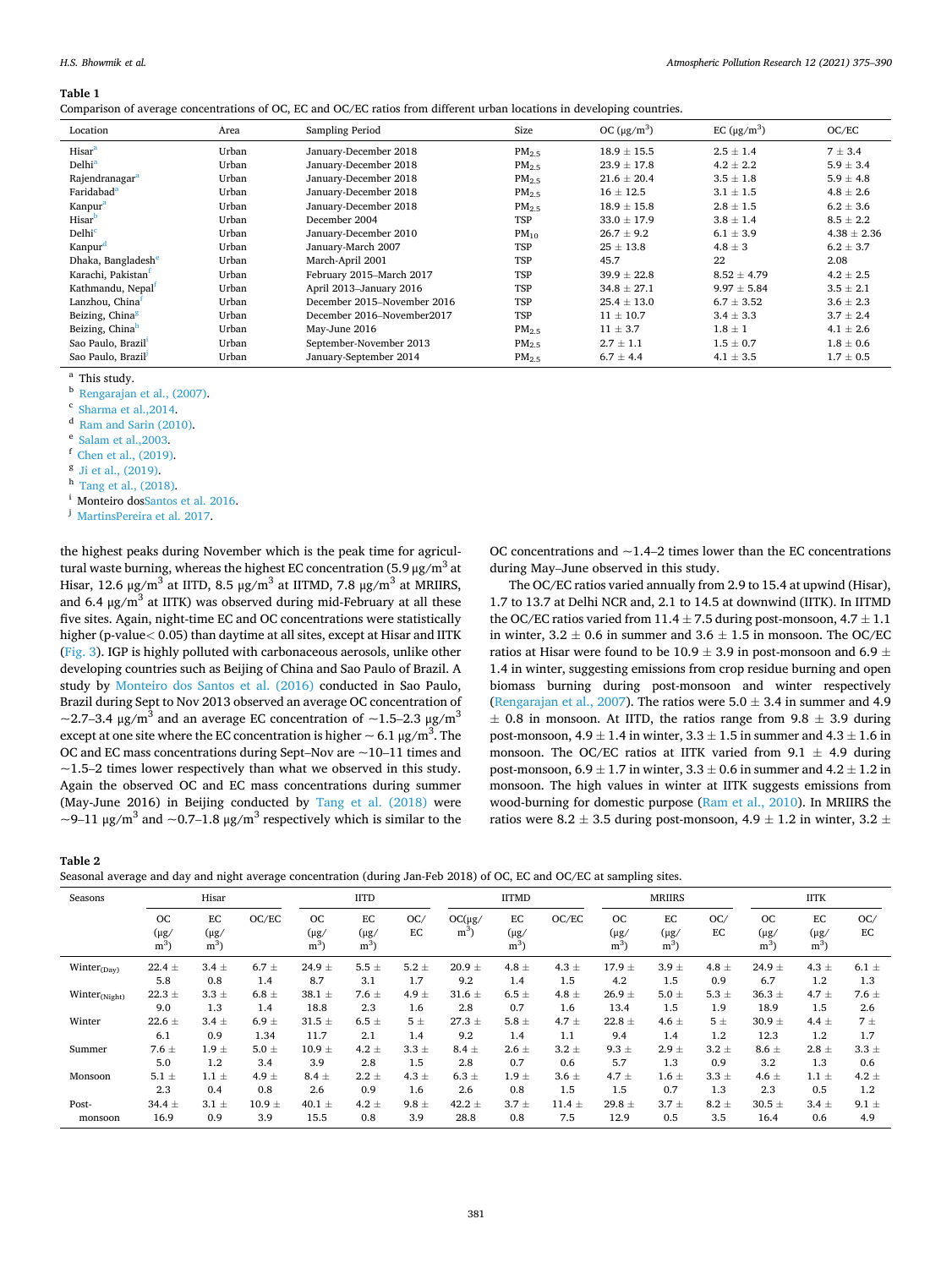<span id="page-7-0"></span>

**Fig. 4.** Scatter plot between OC and EC at the sampling sites during Jan-Dec 2018.

0.9 in summer and  $3.3 \pm 1.3$  in monsoon. A similar value of  $6.9 \pm 1.4$ and  $6.9 \pm 1.7$  was obtained at Hisar and IITK respectively during winter and attributed to the local anthropogenic emissions from fossil fuel and domestic combustion ([Mikhailov et al., 2017\)](#page-14-0), indicating dominance of open biomass burning at Hisar and wood-burning at IITK during winter as wood-burning from domestic purpose is a common practice in the densely populated adjoining village Nankari and Barasirohi near IITK. Average OC/EC ratios in summer (ranges from: 3.17 to 5.01) were

2.2–3.5 times lower than those in the winter and post-monsoon (ranges from: 8.17 to 11.37) at all the sites. The monthly variation in OC/EC ratios was similar at all the sites with the highest peaks observed during Nov and lowest during April–May (See Table S2 in Supplementary Material). In this study, the OC/EC ratios at all the sites during Sept–Nov suggest emission from biomass burning  $(-6.8-10.2)$ , unlike the dominant contribution of emissions from light and heavy-duty vehicles (~0.56–1.88) at Sao Paulo, Brazil during Sept-Nov 2013 [\(Monteiro dos](#page-14-0)  [Santos et al., 2016\)](#page-14-0). Relatively high ratios for biomass burning emissions and lower ratios for vehicular emissions (e.g.,[Andreae and Merlet, 2001](#page-13-0); [Ram et al., 2010; Sandradewi et al., 2008](#page-14-0)) have been reported in many studies. A comparison of the average concentrations of OC, EC and OC/EC ratios measured over different urban locations in the developing countries (e.g., India, China, Brazil, Pakistan, Bangladesh, etc.) are shown in [Table 1.](#page-6-0)

Average night-time OC/EC ratios were slightly higher at downwind site (7.57 at IITK, 5.29 at MRIIRS) compared to daytime values (6.05 at IITK, 4.83 at MRIIRS), whereas opposite trend is observed at IITD site. The lower planetary boundary layer height with weaker wind speed (*<*2–3 m/s) during winter nights along with active open biomass burning is likely the main reason [\(Rengarajan et al., 2007;](#page-14-0) [Ram and](#page-14-0)  [Sarin, 2010](#page-14-0)) for higher OC/EC ratios at these sites. However, no statistically significant differences (p value *>* 0.05) were observed at upwind site. The seasonal and day-night (during Jan–Feb) average OC/EC ratios for these five sites are tabulated in [Table 2.](#page-6-0)

A temporal shift in the emission characteristics and/or changes in the type of biomass burning along with meteorological factors could be responsible for the spatial and temporal variation in OC/EC ratios ([Hopkins et al., 2007](#page-13-0)). However, filter sampling artifacts such as evaporation of semi-volatile species can also lead to underestimation of OC concentration and hence lower OC/EC ratios [\(Viana et al., 2006](#page-15-0)). Assuming this SVOC evaporation artifact is negligible; the low OC/EC ratio in summer indicates that secondary organic aerosol might not be the main driver of the OC/EC ratio but rather the biomass burning fraction in different seasons.



Fig. 5. Scatter plots between OC and K<sup>+</sup> at the sampling sites with corresponding OC/K<sup>+</sup> ratios during winter and post-monsoon.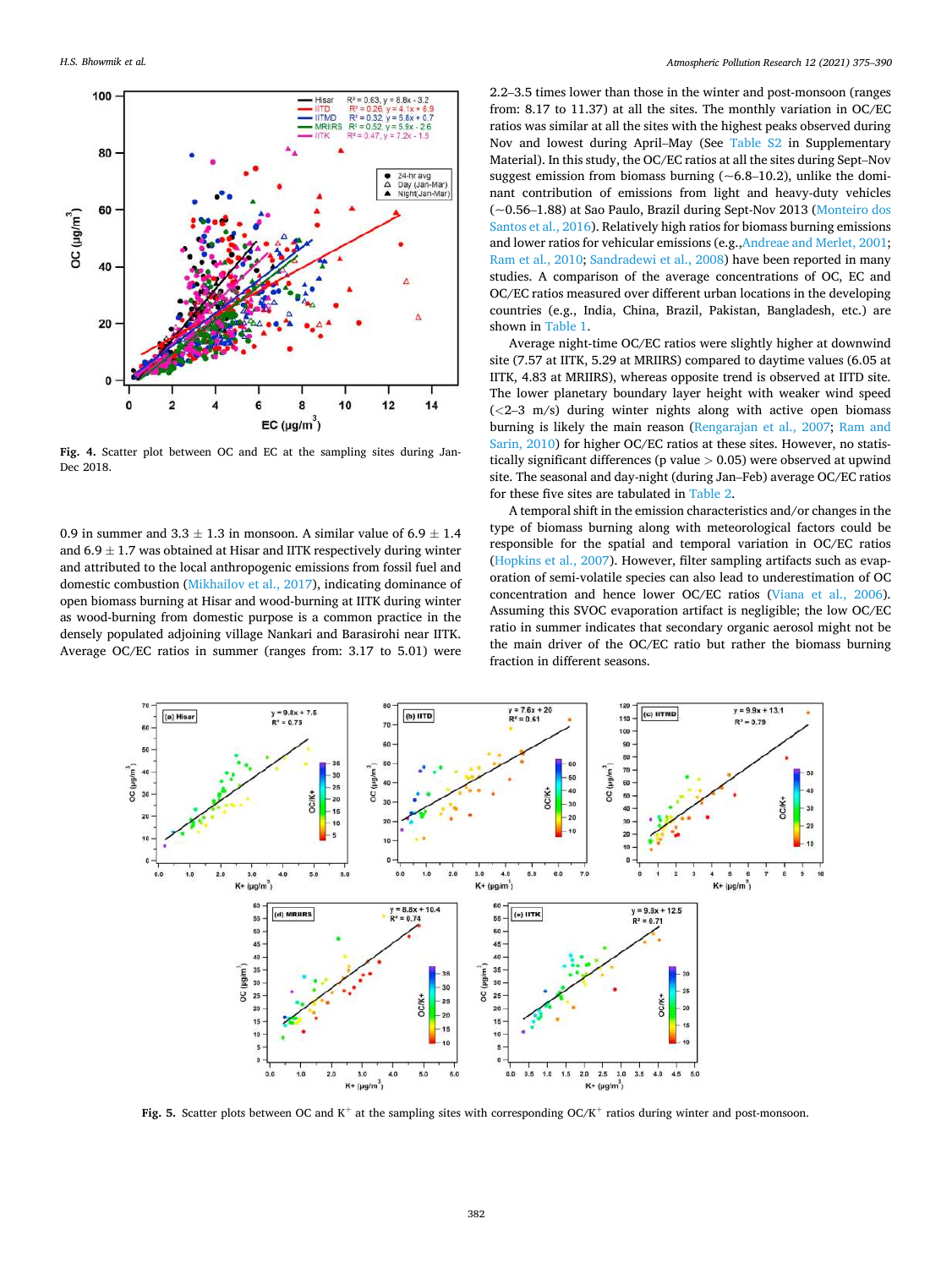<span id="page-8-0"></span>

**Fig. 6.** (a) Scatter plot between Cl<sup>−</sup> and K<sup>+</sup> at the sampling sites during post-monsoon and summer; (b) Scatter plot between Cl<sup>−</sup> and OC at the sampling sites during post-monsoon.



**Fig. 7.** Seasonal variations of WSOC and WSOC/OC in sampling sites during Jan-Dec 2018.

OC was found to be  $\sim$ 7–9 times of EC in upwind and downwind, whereas at NCR sites, it was  $\sim$  3–6. The similarity in the slopes of linear fit between OC and EC [\(Fig. 4\)](#page-7-0) at the sites  $\sim$  Hisar, MRIIRS and IITK suggest their origin from same sources except at IITD and IITMD. Also, a positive linear relation between OC and EC at Hisar  $(R^2 = 0.63)$ , MRIIRS  $(R^{2} = 0.52)$  and IITK  $(R^{2} = 0.47)$  suggests their emissions from a common source and/or influenced by the same meteorological factors however at IITD ( $R^2 = 0.26$ ) and IITMD ( $R^2 = 0.32$ ) these emissions are from different sources ([Fig. 4\)](#page-7-0).

# *3.2. Source characterization by K*<sup>+</sup> *and OC/K*<sup>+</sup> *ratio*

Water-soluble potassium  $(K^+)$  ion can be served as a tracer to

apportion biomass burning contributions [\(Ramadan et al., 2000](#page-14-0)). However, during summer (April–June), in the absence of a biomass burning source, the contribution from mineral dust can be expected more due to the long-range transport from arid regions. As  $\mathrm{K}^{+}$  can have other sources (e.g., sea salt and soil dust) apart from biomass burning ([Duvall et al., 2008](#page-13-0)), non-sea salt  $K^+$  (C. A. [Pio et al., 2008\)](#page-14-0) contributions were calculated for this study. During summer and monsoon, the average  $K^+$  concentration was relatively low (0.29–0.86  $\mu$ g/m<sup>3</sup>) compared to that in winter and post-monsoon  $(2.5-3.5 \,\mu g/m^3)$  at all the sites. Considering  $K^+/Na^+$  molar ratio of 0.022 in seawater (Keene et al., [1986\)](#page-14-0) and based on the annual average  $Na<sup>+</sup>$  concentrations, the contribution of  $\mathrm{K}^+$  from sea salt is negligible at all the sites (Hisar $\sim$ 0.01 μg/m<sup>3</sup>, IITD~0.02 μg/m<sup>3</sup>, IITMD~0.02 μg/m<sup>3</sup>, MRIIRS~0.028 μg/m<sup>3</sup>,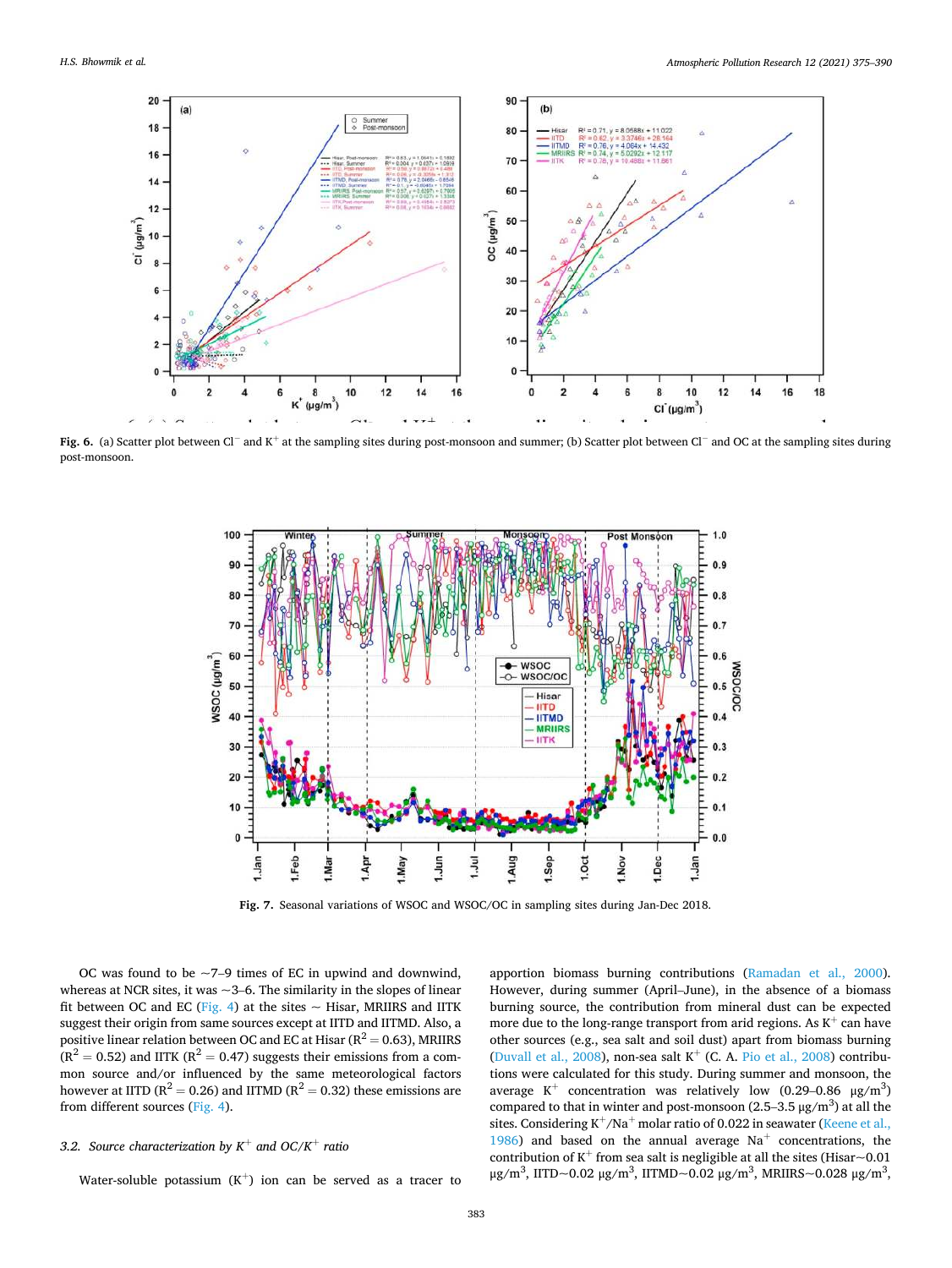#### <span id="page-9-0"></span>**Table 3**

|  |  |  |  |  | Seasonal average and day and night average concentration (during Jan-Feb 2018) of WSOC and WSOC/OC at sampling sites. |
|--|--|--|--|--|-----------------------------------------------------------------------------------------------------------------------|
|--|--|--|--|--|-----------------------------------------------------------------------------------------------------------------------|

| Seasons             | Hisar                      |                    | <b>IITD</b>                  |               | <b>IITMD</b>               |                    | <b>MRIIRS</b>            |                | <b>IITK</b>             |                    |
|---------------------|----------------------------|--------------------|------------------------------|---------------|----------------------------|--------------------|--------------------------|----------------|-------------------------|--------------------|
|                     | $WSOC$ ( $\mu$ g/<br>$m^3$ | WSOC/<br><b>OC</b> | $WSOC$ ( $\mu$ g/<br>$m^3$ ) | WSOC/<br>OC   | $WSOC$ ( $\mu$ g/<br>$m^3$ | WSOC/<br><b>OC</b> | $WSOC(\mu g)$<br>$m^{3}$ | WSOC/OC        | WSOC $(\mu$ g/<br>$m^3$ | WSOC/<br><b>OC</b> |
| $Winter_{(Dav)}$    | $20.5 \pm 4.3$             | $0.9 \pm 0.1$      | $18.9 \pm 4.2$               | $0.8 \pm 0.2$ | $17.6 \pm 6.5$             | $0.8 \pm 0.2$      | $14.8 \pm 3.2$           | $0.8 \pm 0.1$  | $22.4 \pm 5.3$          | $0.9 \pm 0.1$      |
| Winter $_{(Night)}$ | $18.7 \pm 5.7$             | $0.9 \pm 0.7$      | $21.3 \pm 5.4$               | $0.6 \pm 0.2$ | $19.2 \pm 6.4$             | $0.7 \pm 0.2$      | $17.3 \pm 7.3$           | $0.7 \pm 0.14$ | $25.1 \pm 9.7$          | $0.7 \pm 0.1$      |
| Winter              | $19.4 \pm 4.6$             | $0.9 \pm 0.1$      | $20.3 \pm 3.7$               | $0.7 \pm 0.2$ | $18.9 \pm 5.2$             | $0.7 \pm 0.1$      | $16.4 \pm 6.1$           | $0.7 \pm 0.1$  | $23.6 \pm 7.6$          | $0.8 \pm 0.1$      |
| Summer              | $5.6 \pm 3.1$              | $0.8 \pm 0.1$      | $8.4 \pm 2.1$                | $0.8 \pm 0.2$ | $6.5 \pm 2.1$              | $0.8 \pm 0.1$      | $6.8 \pm 3.4$            | $0.8 \pm 0.1$  | $7.6 \pm 2.7$           | $0.9 \pm 0.1$      |
| Monsoon             | $4.1 \pm 1.5$              | $0.8 \pm 0.1$      | $6.8 \pm 1.5$                | $0.8 \pm 0.1$ | $5.4 \pm 2.0$              | $0.8 \pm 0.1$      | $3.9 \pm 1.3$            | $0.8 \pm 0.1$  | $4.3 \pm 2.2$           | $0.9 \pm 0.1$      |
| Post-               | $21.0 \pm 9.8$             | $0.6 \pm 0.1$      | $25.5 \pm 9.9$               | $0.6 \pm 0.1$ | $29.8 \pm 22.5$            | $0.7 \pm 0.1$      | $17.1 \pm 7.1$           | $0.6 \pm 0.1$  | $24.6 \pm 11.8$         | $0.8 \pm 0.1$      |
| monsoon             |                            |                    |                              |               |                            |                    |                          |                |                         |                    |



**Fig. 8.** Scatter plot between WSOC and OC at the sampling sites during Jan-Dec 2018

IITK~0.02 μg/m<sup>3</sup>). A strong correlation (R<sup>2</sup> = 0.61–0.79) was observed between OC and  $K^+$  in the samples collected during winter and post-monsoon at all the sites ([Fig. 5\)](#page-7-0). This might suggest that both  $K^+$ and OC are strongly influenced by a common source (biomass burning). Moreover, the higher intercepts at these sites suggest influence of a background SOA contribution and/or presence of a different primary source (fossil fuel combustion). In contrast,  $K^+$  and EC concentrations showed a large scatter ( $R^2 = 0.01 - 0.21$ ), suggesting different dominant sources of  $K^+$  and EC (see Fig. S3 in Supplementary Material).

A high  $OC/K^+$  value of 10–12 and 12–25 have been suggested for savanna burning and agricultural waste burning, respectively [\(Andreae](#page-13-0)  [and Merlet, 2001](#page-13-0)). [Ram and Sarin \(2010\)](#page-14-0) observed a value of  $~16.7$ 

(varying from 11 to 50) for Kanpur, which is well matching with our observed values at Kanpur (avg $\sim$ 19.18 during post-monsoon). Also, K<sup>+</sup> showed a similar trend as the OC/EC ratio at all the sites (see Fig. S4 in Supplementary Material).

The seasonal Cl<sup>−</sup>/Na<sup>+</sup> ratios (4.28, 2.17, 2.76, 5.27 for winter, summer, monsoon, and post-monsoon respectively at Hisar; 4.02, 1.83, 2.24, 6.12 for winter, summer, monsoon, and post-monsoon respectively at IITD; 2.59, 2.13, 2.43, 3.81 for winter, summer, monsoon, and postmonsoon respectively at IITMD; 2.08, 1.14, 1.93, 2.92 for winter, summer, monsoon, and post-monsoon respectively at MRIIRS and, 4.52, 0.88, 2.18, 3.12 for winter, summer, monsoon, and post-monsoon respectively at IITK) in  $PM_{2.5}$  at all the sites were larger than the typical Cl<sup>−</sup>/Na<sup>+</sup> equivalent ratio (1.17) of seawater [\(Chester, 1990](#page-13-0)), except during summer at MRIIRS and IITK. The elevated Cl<sup>−</sup>/Na<sup>+</sup> ratio (*>*1.17) indicated the attribution to the non-sea salt sources, such as biomass burning [\(Yao et al., 2002\)](#page-15-0). The biomass burning derived  $K^+$ may exist in the atmosphere greatly as KCl (Pósfai et al., 2004). The linear relationship between K<sup>+</sup> and Cl<sup>−</sup> varied with strong correlation in post-monsoon ( $R^2 = 0.6 - 0.9$ ) and weaker in summer ( $R^2 = 0.004 - 0.1$ ) at all the sites ([Fig. 6](#page-8-0)(a)) indicating  $K^+$  existed as KCl at lower temperature in post-monsoon and higher temperature in summer may not favour the presence of KCl, but it may exist in some other chemical form such as K2SO4 [\(Zhang et al., 2013\)](#page-15-0). Moreover, a good correlation between OC and Cl<sup>−</sup> (R<sup>2</sup> = 0.71 at Hisar, R<sup>2</sup> = 0.62 at IITD, R<sup>2</sup> = 0.76 at IITMD, R<sup>2</sup> = 0.74 at MRIIRS and  $R^2 = 0.78$  at IITK) during post-monsoon suggests their emission from a common source (biomass burning) [\(Fig. 6](#page-8-0)(b)).

Further, nss- $SO_4^{-2}/EC$  can also be used as a proxy for identifying the emissions from biomass burning and fossil fuel combustion. Assuming Na<sup>+</sup> as a reference element, non-sea-salt fraction of SO $_4^{-2}$  can be defined by,

$$
[nns - SO_4^{-2}] = [SO_4^{-2}] - 0.125x[Na^+]
$$

where the concentrations are in μeq/l. The factor 0.125 was taken for the equivalent concentration ratio of  $SO_4^{-2}$  to Na<sup>+</sup> in seawater (Tiwari et al., [2005\)](#page-15-0).

The nss- $SO_4^{-2}/EC$  ratios are lower in case of emissions from biomass burning compared to fossil fuel combustion ([Mkoma et al., 2013](#page-14-0)). [Andreae and Merlet, 2001](#page-13-0) suggested a value of  $0.7 \pm 0.1$  for biofuel. During the study period the nss-SO $_4^{2}/$ EC ratios in Hisar varied from 0.6

**Table 4** 

|  |  | Primary OC/EC ratio and $R^2$ for linear regression on the portion of seasonal data over the sampling sites. |  |
|--|--|--------------------------------------------------------------------------------------------------------------|--|
|  |  |                                                                                                              |  |
|  |  |                                                                                                              |  |
|  |  |                                                                                                              |  |

| Seasons      | Hisar       |       | <b>IITD</b> |       | <b>IITMD</b> |       | <b>MRIIRS</b> |       | <b>IITK</b> |       |
|--------------|-------------|-------|-------------|-------|--------------|-------|---------------|-------|-------------|-------|
|              | $[OC/EC]_p$ | $n^2$ | $[OC/EC]_p$ | $R^2$ | $[OC/EC]_p$  | $n^2$ | $[OC/EC]_n$   | $R^2$ | $[OC/EC]_p$ | $n^2$ |
| Winter       | 3.49        | 0.53  | 2.713       | 0.32  | 3.46         | 0.44  | 2.7           | 0.54  | 3.27        | 0.48  |
| Summer       | 2.09        | 0.77  | 1.716       | 0.76  | 2.53         | 0.87  | 2.16          | 0.65  | 2.22        | 0.79  |
| Monsoon      | 1.8         | 0.62  | 1.64        | 0.65  | 2.1          | 0.83  | 1.73          | 0.64  | 1.9         | 0.73  |
| Post-monsoon | 3.63        | 0.60  | 3.48        | 0.28  | 3.57         | 0.25  | 3.09          | 0.43  | 3.72        | 0.39  |
|              |             |       |             |       |              |       |               |       |             |       |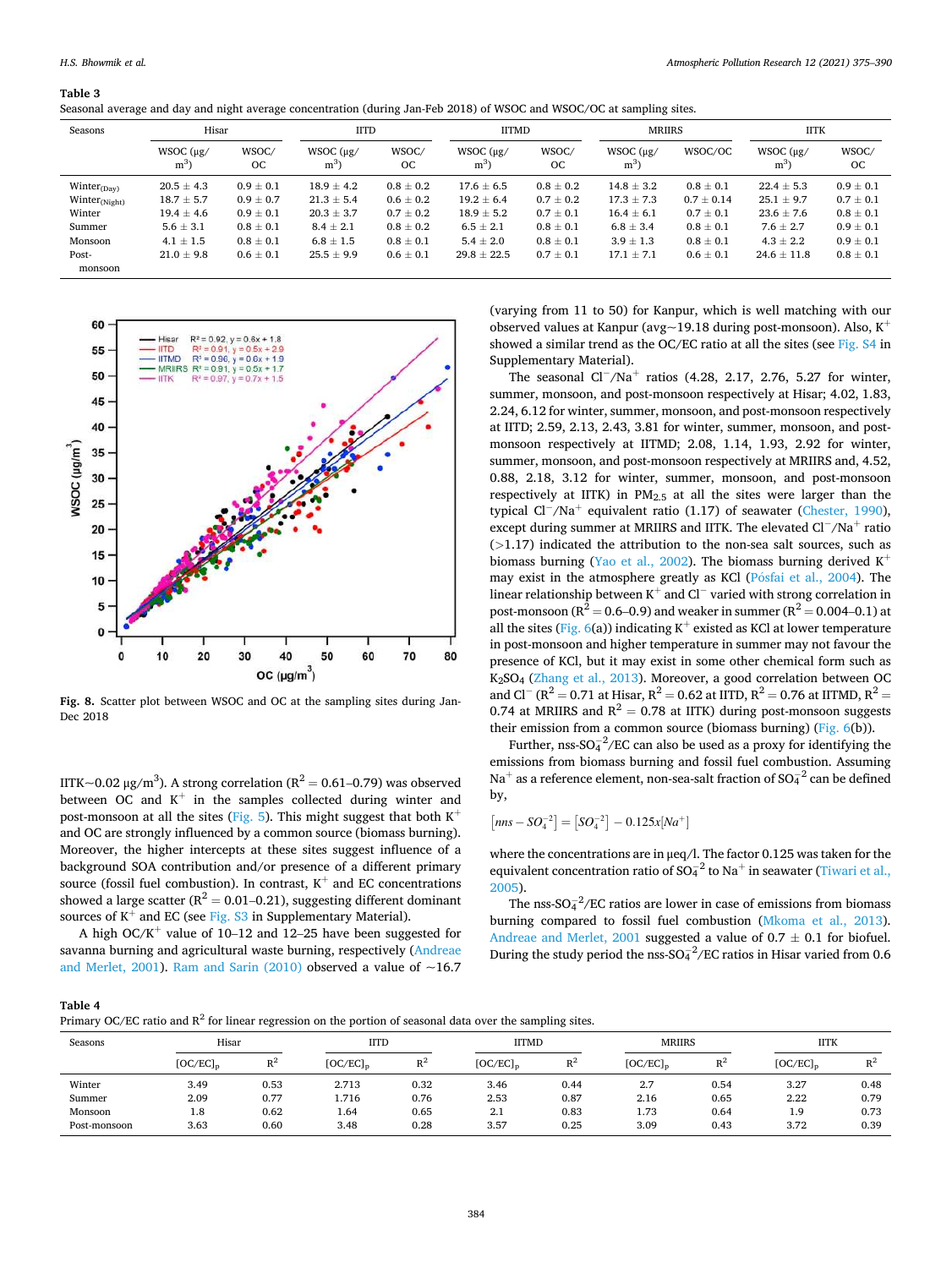<span id="page-10-0"></span>

| SOC/OC<br>$\frac{\text{SOA (}\mu \text{g} \text{/}\text{)}}{\text{m}^3)}$<br>$32.8 \pm 19.8$<br>$34.1 \pm 32.2$<br>$3.7 \pm 2.7$<br>$5.2\pm2.7$<br><b>ITTK</b><br>$17.1 \pm 16.1$<br>$\operatorname{SOC}^{\text{}}_{\text{m}^3)}$<br>$16.4 \pm 9.9$<br>$2.6 \pm 1.4$<br>$1.8\pm1.3$<br>SOC/OC<br>$0.1$<br>$0.3$<br>$0.3$<br>$0.4$<br>$0.5$<br>$0.5$<br>$0.6$<br>$0.6$<br>0.2<br>$\frac{\text{SOA (}\mu \text{g}}{\text{m}^3)}$<br>$20.9 \pm 14.7$<br>$39.0 + 24.2$<br>$6.8\pm7.8$<br>$4.2 \pm 3.1$<br>MRIIRS<br>$SOC \frac{1}{2}$<br>$(m^3)$<br>$19.5 \pm 12.1$<br>$10.5 \pm 7.3$<br>$2.1 \pm 1.6$<br>$3.4 \pm 3.9$<br>SOC/OC<br>$16.3 \pm 12.6$<br>$66.0 + 56.0$<br>$SOA ( \mu g / m^3)$<br>$3.7 \pm 2.9$<br>$3.9 + 3.0$<br>ITMD<br>$33.0 \pm 28.0$<br>S OC $(\mu g)$<br>m <sup>3</sup> )<br>$8.2 \pm 6.3$<br>$1.9\pm1.5$<br>$1.9\pm1.5$<br>SOC/OC<br>$SOA ( \mu g /$<br>$14.8 \pm 9.1$ 29.6 $\pm$ 18.2<br>$55.7 \pm 25.8$<br>$6.3 \pm 3.8$<br>$7.8 \pm 4.0$<br>$27.9 \pm 12.9$<br>$3.9 \pm 2.0$<br>$3.2 \pm 1.9$<br>$20C$ (Hg/<br>ົາ<br>SOC/OC<br>$0.3 +$<br>$0.5 +$<br>$0.3 +$<br>$0.3 +$<br>0.2<br>$\overline{c}$<br>$\overline{0}$<br>$SOA$ ( $\mu$ g/<br>$42.7 \pm 26.1$<br>$4.2 \pm 3.9$<br>$15 \pm 8.4$<br>$3 + 2.1$<br>Hisar<br>$21.4 \pm 13.3$<br>$SOC$ ( $\mu$ g/<br>$7.5 \pm 4.2$<br>$1.5 \pm 1.0$<br>$2.1 \pm 2.0$<br>ົກ<br>monsoon<br>Monsoon<br>Summer<br>Seasons<br>Winter<br>Post- | Table 5 | Seasonal average concentration of SOC, SOA and SOC/OC at sampling sites. |  |  |  |  |  |  |  |
|-----------------------------------------------------------------------------------------------------------------------------------------------------------------------------------------------------------------------------------------------------------------------------------------------------------------------------------------------------------------------------------------------------------------------------------------------------------------------------------------------------------------------------------------------------------------------------------------------------------------------------------------------------------------------------------------------------------------------------------------------------------------------------------------------------------------------------------------------------------------------------------------------------------------------------------------------------------------------------------------------------------------------------------------------------------------------------------------------------------------------------------------------------------------------------------------------------------------------------------------------------------------------------------------------------------------------------------------------------------------------------------------------------|---------|--------------------------------------------------------------------------|--|--|--|--|--|--|--|
|                                                                                                                                                                                                                                                                                                                                                                                                                                                                                                                                                                                                                                                                                                                                                                                                                                                                                                                                                                                                                                                                                                                                                                                                                                                                                                                                                                                                     |         |                                                                          |  |  |  |  |  |  |  |
|                                                                                                                                                                                                                                                                                                                                                                                                                                                                                                                                                                                                                                                                                                                                                                                                                                                                                                                                                                                                                                                                                                                                                                                                                                                                                                                                                                                                     |         |                                                                          |  |  |  |  |  |  |  |
|                                                                                                                                                                                                                                                                                                                                                                                                                                                                                                                                                                                                                                                                                                                                                                                                                                                                                                                                                                                                                                                                                                                                                                                                                                                                                                                                                                                                     |         |                                                                          |  |  |  |  |  |  |  |
|                                                                                                                                                                                                                                                                                                                                                                                                                                                                                                                                                                                                                                                                                                                                                                                                                                                                                                                                                                                                                                                                                                                                                                                                                                                                                                                                                                                                     |         |                                                                          |  |  |  |  |  |  |  |
|                                                                                                                                                                                                                                                                                                                                                                                                                                                                                                                                                                                                                                                                                                                                                                                                                                                                                                                                                                                                                                                                                                                                                                                                                                                                                                                                                                                                     |         |                                                                          |  |  |  |  |  |  |  |
|                                                                                                                                                                                                                                                                                                                                                                                                                                                                                                                                                                                                                                                                                                                                                                                                                                                                                                                                                                                                                                                                                                                                                                                                                                                                                                                                                                                                     |         |                                                                          |  |  |  |  |  |  |  |
|                                                                                                                                                                                                                                                                                                                                                                                                                                                                                                                                                                                                                                                                                                                                                                                                                                                                                                                                                                                                                                                                                                                                                                                                                                                                                                                                                                                                     |         |                                                                          |  |  |  |  |  |  |  |
|                                                                                                                                                                                                                                                                                                                                                                                                                                                                                                                                                                                                                                                                                                                                                                                                                                                                                                                                                                                                                                                                                                                                                                                                                                                                                                                                                                                                     |         |                                                                          |  |  |  |  |  |  |  |
|                                                                                                                                                                                                                                                                                                                                                                                                                                                                                                                                                                                                                                                                                                                                                                                                                                                                                                                                                                                                                                                                                                                                                                                                                                                                                                                                                                                                     |         |                                                                          |  |  |  |  |  |  |  |
|                                                                                                                                                                                                                                                                                                                                                                                                                                                                                                                                                                                                                                                                                                                                                                                                                                                                                                                                                                                                                                                                                                                                                                                                                                                                                                                                                                                                     |         |                                                                          |  |  |  |  |  |  |  |

*Atmospheric Pollution Research 12 (2021) 375–390*

to 6.8 (avg:  $3.3 \pm 1.5$ ). [Rengarajan et al. \(2007\)](#page-14-0) also observed a range of  $3.6 \pm 2.4$  in Hisar. The ratios varied from 0.01 to 12.16 (avg:  $2.7 \pm 1.8$ ) at IITD, 0.5 to 25.5 (avg:  $2.9 \pm 3$ ) at IITMD, 0.5 to 5.9 (avg:  $2.5 \pm 1.1$ ) at MRIIRS and 0.7 to 13 (avg:  $2.9 \pm 1.8$ ) at IITK suggesting the contribution from mixed sources [\(Srinivas and Sarin, 2014](#page-14-0)). Calcium (Ca) is soluble in water and can be used as an indicator of mineral aerosols ([Rastogi and](#page-14-0)  [Sarin, 2006](#page-14-0)). The concentration of  $Ca^{2+}$  in PM<sub>2.5</sub> aerosols was found to be higher in the summer than in the post-monsoon and winter at all the sites. This is prominent from the low total carbonaceous aerosols (TCA) to Ca<sup>2+</sup> ratio in the summer (Hisar~12  $\pm$  6, IITD~15  $\pm$  5, IITMD~9  $\pm$  2, MRIIRS~18  $\pm$  8, and IITK~27  $\pm$  8) compared to relatively higher ratio during the winter (Hisar~92  $\pm$  28, IITD~82  $\pm$  30, IITMD~97  $\pm$  29, MRIIRS~68  $\pm$  22, and IITK~95  $\pm$  31). TCA can be estimated by adding the mass concentrations of organic matter (OM) and EC, whereas OM content can be computed based on organic carbon measured in the PM<sub>2.5</sub> aerosols (i.e.,  $OM = 2.0 \times OC$ ). The organic (also referred as OM) and inorganic concentrations were measured by deploying Aerodyne Aerosol Mass Spectrometer (AMS) at IITMD and MRIIRS sites during Jan-March, 2018 ([Lalchandani et al. manuscript under review](#page-14-0)). The calculated OM/OC ratio was observed to be in the range of  $\sim$ 1.52–2.3  $(2.0 \pm 0.19)$ . Therefore, we have used OM/OC of 2 in our study. However, other values for OM/OC ratios (1.2–2.1) have been reported in the literature [\(Turpin and Lim, 2001](#page-15-0)), a ratio of 1.6 has been adopted for urban aerosols in [Rengarajan et al. \(2007\)](#page-14-0).

## *3.3. Mass concentration of WSOC and WSOC/OC ratio*

Water-soluble secondary aerosol fraction plays a vital role in forming cloud condensation nuclei (CCN) and fog. A large temporal variability was noticed in WSOC/OC ratios during the entire sampling period. The WSOC/OC varied annually from 0.5 to 0.9 at all the sites. The average WSOC/OC ratios were relatively higher in the samples collected during summer and monsoon compared to winter and post-monsoon at all the sites except Hisar [\(Fig. 7\)](#page-8-0). The seasonal average WSOC/OC ratios varied from  $0.8 \pm 0.1$  during summer and monsoon in all the sites except IITK  $(0.9 \pm 0.1)$ . The fractions were lower during post-monsoon  $(0.6 \pm 0.1)$  in Hisar, IITD and MRIIRS,  $0.7 \pm 0.1$  in IITMD and  $0.8 \pm 0.1$  in IITK). In winter, the WSOC/OC ratios were  $0.7 \pm 0.1$  in IITD, IITMD and MRIIRS,  $0.8\pm0.1$  in IITK, but it was higher in Hisar $\sim 0.9\pm0.1$ . Relatively higher WSOC/OC ratios during summer indicate contribution from photochemically derived SOA and/or aging of the aerosols during transport (Casimiro A. [Pio et al., 2007](#page-14-0)). Past studies have shown lower WSOC/OC for vehicular emissions than biomass burning because of the less solubility of the organic constituents generating from the combustion of liquid fuels (diesel gasoline) (e.g., [Daellenbach et al. 2016](#page-13-0); [Ram et al.,](#page-14-0)  [2012\)](#page-14-0). A WSOC/OC ratio of 0.4 and 0.27 have been reported by [Saar](#page-14-0)[ikoski et al. \(2008\)](#page-14-0) for biomass burning and vehicular emissions respectively, whereas in [Daellenbach et al. \(2016\)](#page-13-0), it is 0.1 for traffic, 0.7 for biomass burning and 0.9 for oxidized organic aerosol, interpreted to be mostly secondary organics. [Cheung et al., 2009](#page-13-0) suggested that WSOC/OC ratios vary from 0.06 to 0.19 in the liquid fuel particles emitted from light-duty vehicles. Further, WSOC/OC ratios were higher during the day compared to night, indicating higher contribution from secondary organic aerosol (SOA) due to an increase in photochemical activity during daytime [\(Weber et al., 2007](#page-15-0)). The mass concentration of WSOC is largely attributed to the oxidation of volatile organic compounds (VOCs) by strong oxidants like ozone and peroxide radicals through the gas phase conversion and SOA formation [\(Weber et al.,](#page-15-0)  [2007\)](#page-15-0). The seasonal and wintertime day-night values of WSOC and WSOC/OC ratios are presented in [Table 3](#page-9-0).

A value of 0.3  $\pm$  0.1 was reported for a period during December 2004 in Hisar ([Rengarajan et al., 2007](#page-14-0)), which is quite lower than our findings. Higher WSOC/OC ratios (0.3–0.8) were found during the peak of biomass burning season in the Indo-Gangetic Plain (IGP) region ([Ram](#page-14-0)  [and Sarin, 2010](#page-14-0)). A linear relationship was observed between WSOC and OC during the sampling period at all the sites [\(Fig. 8\)](#page-9-0). [Ram and Sarin](#page-14-0)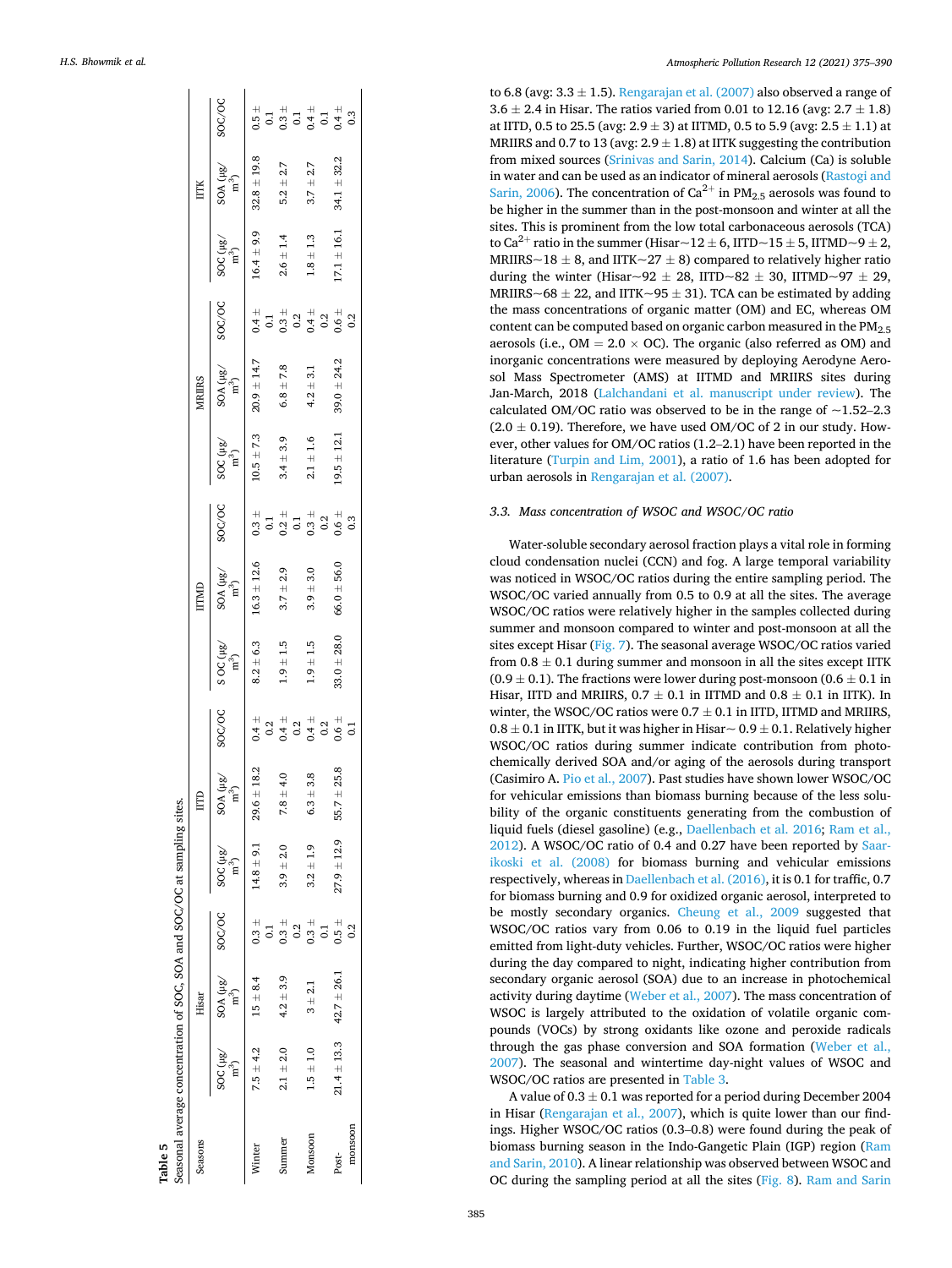<span id="page-11-0"></span>

**Fig. 9.** Seasonal variation of SOA at the sampling sites during Jan–Dec 2018



**Fig. 10.** Scatter plot between WSOC and SOC at the sampling sites during Jan-Dec 2018

[\(2010\)](#page-14-0) reported that during post-monsoon higher WSOC/OC ratio indicates more SOA formation which considered the fact that SOA is water-soluble.

# *3.4. Estimation of SOA*

Secondary organic aerosols (SOA) are formed through the gas to particle conversion of photo-oxidized products of biogenic or anthropogenic volatile organic compounds (VOCs) ([Hallquist et al., 2009](#page-13-0)).

SOA can be estimated through an indirect method known as the EC-tracer method ([Turpin et al., 1991](#page-15-0)) using the primary nature of EC. The method is based on the fact that EC can be used as a tracer for biogenic or anthropogenic primary organic carbon (POC) as EC is derived from primary emissions (e.g., during combustion process in high temperature) and mostly inert in nature. Therefore, the secondary organic carbon  $[OC]_s$  in PM<sub>2.5</sub> is estimated, assuming primary OC  $[OC]_p$ can be defined by,

$$
[OC]_p = [OC/EC]_p \times [EC] + b
$$

And the contribution of  $[OC]_s$  can be defined by-

$$
[OC]_s = [OC] - [OC]_p
$$

Where 'b' is the contribution of the non-combustion to  $[OC]_p$  (Strader [et al., 1999\)](#page-14-0) and it is the intercept in the EC and OC scatter plot. Contribution of biogenic sources to  $[OC]_D$  is relatively small (Lim and [Turpin, 2002a](#page-14-0)) and can be neglected in the estimation of primary OC. SOA and POA quantification by this method highly depends on the primary [OC/EC] ratio. However, using  $[OC/EC]_p$  for calculating secondary OC leads to large uncertainties due to different primary anthropogenic sources that include biomass burning emissions, fossil-fuel combustion, etc. Therefore, several studies suggested different techniques to estimate the primary [OC/EC] ratio. [Cabada et al. \(2002\)](#page-13-0)  suggested to take the [OC/EC] ratio of the prevalent emission sources like vehicular emissions as the primary [OC/EC] ratio, as from vehicular emissions most of the OC and EC percentage are primary. [Castro et al.](#page-13-0)  [\(1999\)](#page-13-0) suggested a simple way to get the primary [OC/EC] ratio is to take the minimum [OC/EC] ratio of the whole data set that can serve as a first order approach to calculate secondary OC, whereas [Na et al. \(2004\)](#page-14-0)  suggested to take the average of three lowest [OC/EC] ratio of the data set. Also, the OC and EC mass concentrations during low photochemical activity and peak time of high primary emissions (morning and evening period) can be used to estimate the primary [OC/EC] ratio ([Turpin and](#page-15-0)  [Huntzicker, 1995](#page-15-0)), although there is always contamination from the freshly produced SOA. In this study, we incorporated the approach from [Pio et al. \(2011\)](#page-14-0) to calculate secondary OC. The primary [OC/EC] ratio was estimated from the linear regression on a portion  $(-15%)$  of the seasonal data set, which contained the lowest [OC/EC] ratios. Different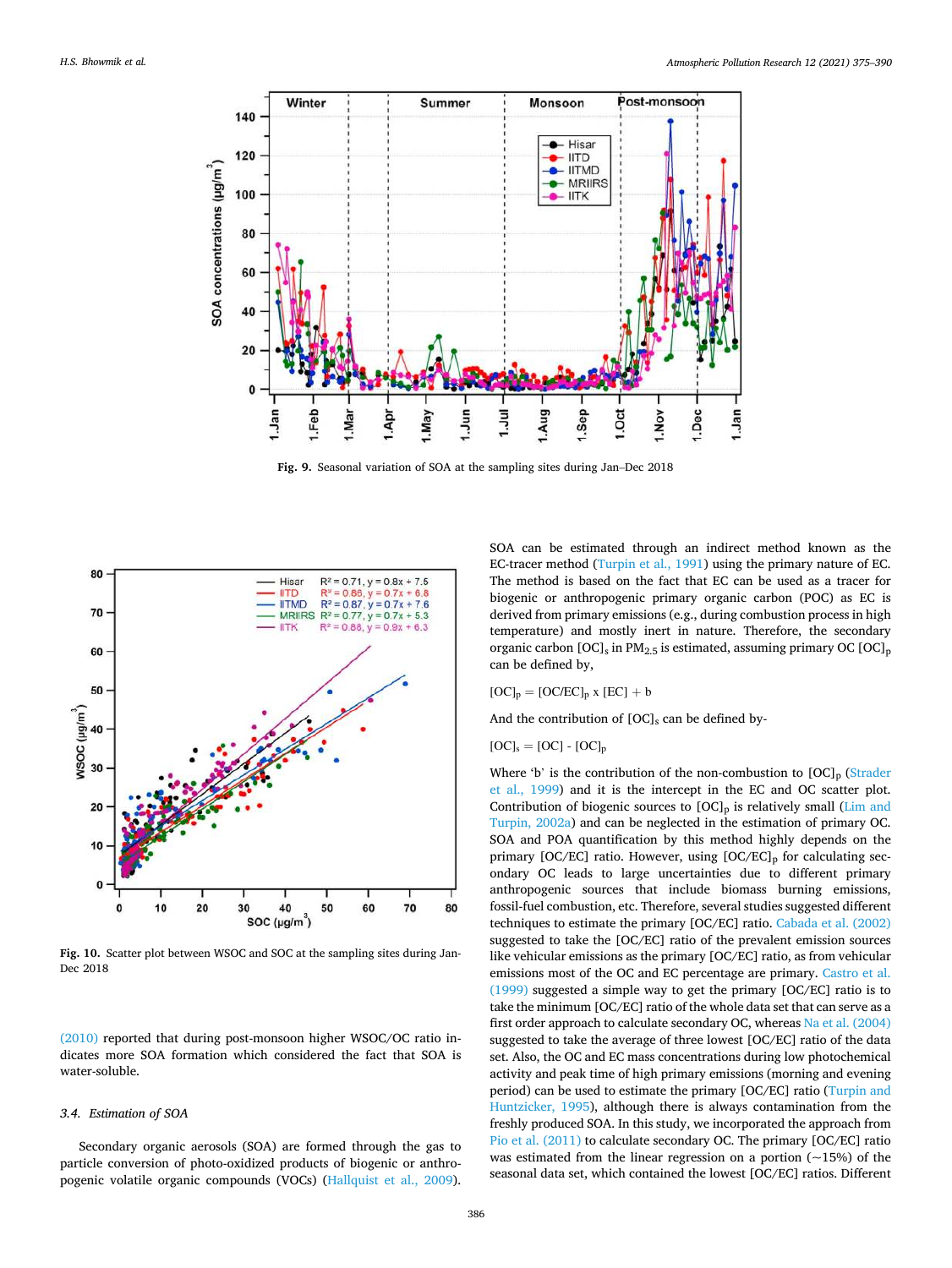seasonal primary [OC/EC] ratio was estimated for all the five sites. The small intercept (b) was observed at IITD and IITMD, which is mainly primary OC emitting from biogenic or other non-combustible sources not containing EC. The intercept (b) is relatively very small and not accounted for in the estimation of the primary OC. The correlation between OC and EC on the ~15% portion of the seasonal data set was better during summer and monsoon  $(R^2 \sim 0.62 - 0.87)$  than that during winter and post-monsoon ( $R^2 \sim 0.25-0.60$ ) at all sites, whereas the slope (OC/EC ratio) was higher during winter and post-monsoon [\(Table 4](#page-9-0).). This weak correlation and high [OC/EC] ratio during winter and post-monsoon may attribute to SOC formation or different significant primary organic carbon sources or due to the influence of highly contaminated long-range transported aerosol in sampling sites having lower fresh emissions of primary organic carbon ([Na et al., 2004](#page-14-0)). However, when open biomass burning prevails in winter and post-monsoon, the EC-tracer method could possibly result in overestimation in SOC by accounting part of primary OC from biomass burning as SOC [\(Ding et al., 2012](#page-13-0); [Feng et al., 2013](#page-13-0); [Sudheer et al.,](#page-14-0)  [2015\)](#page-14-0). In this study the  $[OC/EC]_p$  ratios (~2.7-3.49) obtained using Pio [et al. \(2011\)](#page-14-0) during winter at all the sites are relatively lesser than the  $[OC/EC]_p$  ratio of 4.7 which was used for SOC calculation at Ahmedabad, India during winter in [Rengarajan et al. \(2011\)](#page-14-0).

Secondary OC is multiplied by a constant to get SOA mass concentration. In this study, a value of ~2 [\(Lalchandani et al. manuscript under](#page-14-0)  [review](#page-14-0)) is used based on the AMS derived average OM/OC ratio (2.0  $\pm$ 0.19). The constant accounts for H, O, N, S atoms in the organic molecules.

SOA varied largely over one year of sampling period at all the sites. It varied annually from 0.3 to 91.4  $\mu$ g/m<sup>3</sup> at Hisar, 0.7–117.4  $\mu$ g/m<sup>3</sup> at IITD, 0.2–137.7 μg/m μg/m<sup>3</sup> at IITMD, 0.3–90.6 μg/m<sup>3</sup> at MRIIRS and, 0.2–120.9  $\mu$ g/m<sup>3</sup> at Kanpur. Interestingly, it is also observed that SOA was more in winter compared to summer at all the sites. The annual average values of SOC were 36% of OC at Hisar and IITMD, 47% of OC at IITD and 43% of OC at MRIIRS and IITK. Studies in other urban areas using EC tracer method also showed that SOC fraction represents ~30%–65% of total OC [\(Mancilla et al., 2015](#page-14-0); [Monteiro dos Santos](#page-14-0)  [et al., 2016;](#page-14-0) X. Y. [Zhang et al., 2012\)](#page-15-0). The seasonal average values of SOC, SOA and SOC as fraction of OC is tabulated in [Table 5](#page-10-0).

We noticed a significant increase in SOA mass concentration during winter and post-monsoon [\(Fig. 9\)](#page-11-0). Higher SOA in winter is probably due to lower mixing layer height and increased fraction of condensable secondary species due to lower atmospheric temperature (Gray et al., [1986\)](#page-13-0). Other processes such as increased nucleation and condensation, as well as presence of other oxidants such as  $NO<sub>3</sub>$ ,  $Cl<sup>-</sup>$  and  $O<sub>3</sub>$ , also contribute to the SOA formation. Many studies found that SOA is mostly water-soluble [\(Weber et al., 2007\)](#page-15-0). SOC and WSOC exhibit a linear relationship [\(Fig. 10\)](#page-11-0) in all sites and their variability during the entire sampling period suggests a significant contribution of SOA to WSOC. SOA is likely to be water-soluble, because of the formed polar functional groups by oxidation process of VOCs ([Saxena and Hildemann, 1996\)](#page-14-0) and hence WSOC can be considered as a reasonable proxy for SOA ([Weber](#page-15-0)  [et al., 2007](#page-15-0)). The very high slopes may indicate large uncertainties in the SOC determination approach. Biomass burning OC (BBOC) could also significantly contribute to WSOC. The WSOC/SOC ratios were different for different seasons and differed in the sampling sites as well. This indicates the solubility characteristics of SOC were different during winter and summer. A paired *t*-test was done on the hypothesis that the WSOC is equal at all these five sites. A significant p-value (p *<* 0.05) has been observed for Hisar, IITD, IITMD, MRIIRS, and IITK. These results showed

that much of the WSOC has a regional characteristic; it is not directly emitted by vehicles and is most likely secondary in nature.

#### *3.5. Effect of long-range transport*

The three days back trajectories were computed for 500 m above ground level (AGL) for specific sampling days during winter, summer, monsoon and post-monsoon season to track the origin of the air parcel transported at the sampling site. Different dates for different site and different season were chosen based on the peak periods during winter and post-monsoon and lowest concentration during summer and monsoon, to monitor localized as well as long-range transport of aerosols. The air mass trajectories were obtained from the final run data archive of Global Data Assimilation System (GDAS) model using NOAA's (National Oceanic and Atmospheric Administration) HYSPLIT (Hybrid Single Particle Lagrangian Integrated Trajectory model) back trajectory model. As the three-sampling location IITD, IITMD, and MRIIRS are located within  $1^\circ \times 1^\circ$  grid, we calculated air mass back trajectories arriving at IITD only. The sites were chosen in a way that from Hisar to IITK, the sites align in the prevailing wind direction and showed calculated back trajectories for mainly three locations  $\sim$  one in upwind, i.e. Hisar, one in the downwind, i.e. IITK and, one in IITD focusing on the NCR region. The long-range transport of mineral dust originating from the cross-country borders (Iran, Afghanistan, Pakistan), and the Thar Desert caused dust storms at IGP during summer months, whereas during winter and post-monsoon the trajectories were local to regional and indicated the dominance of anthropogenic emission sources. During the peak time of agricultural waste burning (mid-Oct to mid-Nov), air mass back trajectories were more prominently from north to northwest direction, and IITD, IITK is surely affected by the emissions coming from Hisar. The air mass back trajectories, presented in Figs. S5–S7 (See Supplementary Material) are representative of the seasonal feature and manifestation of the origin of the emission sources.

#### **4. Conclusion**

This study presents year-long chemical characterization of the  $PM_{2.5}$ carbonaceous aerosol fraction from 5 different sites over IGP. During winter and post-monsoon, OC was 4–5 times higher than summer and monsoon due to the shallow boundary layer and dominance of biomass burning (wood as fuel, agricultural waste), whereas the change in EC was not statistically significant (p *>* 0.05). However, a small decrease in EC, as well as OC mass concentration was noticed during monsoon at all the sites. OC/EC ratios were higher during winter (7–12) compared to summer (3–5) and even increased during post-monsoon season. Also, during winter nights OC/EC ratios were higher at all the sites except at Hisar due to active open burning and heavy-duty vehicle movement close to the sampling sites. However, no statistically significant differences (p value *>* 0.05) were observed at Hisar. OC as a fraction of TC during winter and summer at the sampling sites were not statistically different (p *>* 0.05), on an average OC was 80–95% of total carbon (TC) during winter and slightly decreased during summer by 65–80%. WSOC/OC ratios showed an increasing trend during summer (75–85% of OC) at all the sites in IGP except at Hisar, which provides significant evidence for secondary organic aerosol (SOA) formation. The scatter plots between WSOC and SOC at five sites and paired *t*-test results indicate that a large fraction of WSOC is of secondary origin and regional in nature. High OC/EC ratio, along with high OC/K<sup>+</sup> ratio, suggested that the emissions were highly dominated by biomass burning during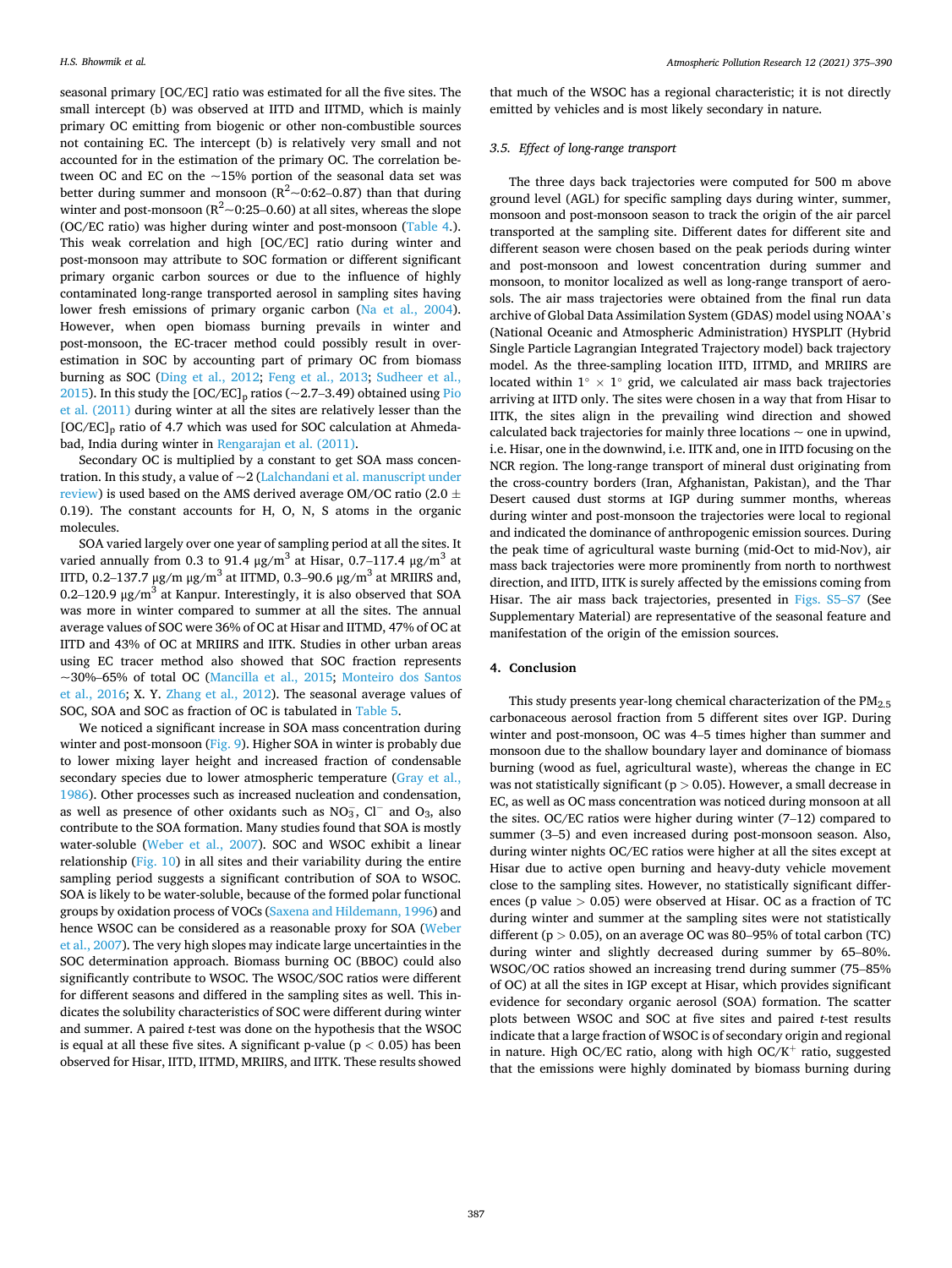<span id="page-13-0"></span>winter and post-monsoon. A moderate to high correlation (0.5–0.6) was observed between OC and EC at Hisar, MRIIRS, and IITK, whereas the correlation was very low  $(-0.3)$  at IITD and IITMD suggesting EC and OC sources are more different at the latter sites. SOC contributed 30–40% of OC during winter and remained same in summer and monsoon across all the sites in IGP except at IITK, whereas during postmonsoon, it increased to 40–60%. IITMD has the highest SOA contribution ( $\sim$ 138 μg/m $^3$ ) during post-monsoon among all the sites followed by IITK, IITD, Hisar and MRIIRS. The observations reported here have implication in understanding the spatio-temporal variation in the carbonaceous aerosol and gives a brief overview of the dominant sources; more comprehensive analysis is needed to improve our understanding of the sources, their emission characteristics and potential influence on local and regional air quality.

#### **Author contributions**

HSB performed the offline analysis and data processing and wrote the manuscript. SN carried out the water-soluble inorganic ions analysis and data processing. DB assisted in the interpretation of the results and reviewing. ASHP, SNT, and NR were involved with the supervision and conceptualization. All co-authors contributed to the paper discussion and revision.

# **Declaration of competing interest**

The authors declare that they have no known competing financial interests or personal relationships that could have appeared to influence the work reported in this paper.

# **Acknowledgements**

The authors are thankful to R.V Satish Kumar, Vipul Lalchandani, Suneeti Mishra, Navneeth Thamban, Ashutosh Shukla and Pawan Vats for the sampling and collection of the filters in the sampling sites, Kuldeep Dixit for helping in HYSPLIT, Vaibhav Shrivastava, Amit Viswakarma and Harishankar for assisting in laboratory work. This work is financially supported by the Department of Biotechnology, Government of India (Grant No. BT/IN/UK/APHH/41/KB/2016–17) and Central Pollution Control Board (CPCB), Government of India to conduct this research under grant no. AQM/Source apportionment\_EPC Project/ 2017. Moreover, the authors gratefully acknowledge the NOAA ARL for the provision of the HYSPLIT transport and dispersion model [\(http](http://www.arl.noaa.gov/ready.php)  [://www.arl.noaa.gov/ready.php\)](http://www.arl.noaa.gov/ready.php) used in this paper.

#### **Appendix A. Supplementary data**

Supplementary data to this article can be found online at [https://doi.](https://doi.org/10.1016/j.apr.2020.09.019)  [org/10.1016/j.apr.2020.09.019](https://doi.org/10.1016/j.apr.2020.09.019).

#### **References**

- [Andreae, M.O., Merlet, P., 2001. Emission of trace gases and aerosols from biomass](http://refhub.elsevier.com/S1309-1042(20)30288-9/optFQduHououe) [burning. Glob. Biogeochem Cycles 15 \(4\), 955](http://refhub.elsevier.com/S1309-1042(20)30288-9/optFQduHououe)–966.
- Bautista, A.T., Pabroa, P.C.B., Santos, F.L., Quirit, L.L., Asis, J.L.B., Dy, M.A.K., Martinez, J.P.G., 2015. Intercomparison between NIOSH, IMPROVE\_A, and EUSAAR\_2 protocols: finding an optimal thermal-optical protocol for Philippines OC/EC samples. Atmos. Pollut. Res. 6 (2), 334–342. [https://doi.org/10.5094/](https://doi.org/10.5094/APR.2015.037) [APR.2015.037](https://doi.org/10.5094/APR.2015.037).
- Cabada, J.C., Pandis, S.N., Robinson, A.L., 2002. Sources of atmospheric carbonaceous particulate matter in pittsburgh, Pennsylvania. J. Air Waste Manag. Assoc. 52 (6),<br>732–741. <https://doi.org/10.1080/10473289.2002.10470811>.
- Castro, L.M., Pio, C.A., Harrison, R.M., Smith, D.J.T., 1999. Carbonaceous aerosol in urban and rural European atmospheres: estimation of secondary organic carbon concentrations. Atmos. Environ. 33 (17), 2771–2781. [https://doi.org/10.1016/](https://doi.org/10.1016/S1352-2310(98)00331-8)  [S1352-2310\(98\)00331-8](https://doi.org/10.1016/S1352-2310(98)00331-8).
- Cavalli, F., Putaud, J.P., 2008. Toward a standardized thermal-optical protocol for measuring atmospheric organic and elemental carbon: the eusaar protocol. ACS, Division of Environmental Chemistry - Preprints of Extended Abstracts 48 (1), 443–446. [https://doi.org/10.5194/amtd-2-2321-2009.](https://doi.org/10.5194/amtd-2-2321-2009)
- Chen, P., Kang, S., Li, C., Zhang, Q., Guo, J., Tripathee, L., Zhang, Y., Li, G., Gul, C., Cong, Z., Wan, X., Niu, H., Panday, A.K., Rupakheti, M., Ji, Z., 2019. Carbonaceous aerosol characteristics on the Third Pole: a primary study based on the Atmospheric Pollution and Cryospheric Change (APCC) network. Environ. Pollut. 253, 49–60. [https://doi.org/10.1016/j.envpol.2019.06.112.](https://doi.org/10.1016/j.envpol.2019.06.112)
- [Chester, R., 1990. Marine Geochemistry. Cambridge University Press, London, p. 698](http://refhub.elsevier.com/S1309-1042(20)30288-9/sref9). [Cheung, KL, Polidori A, Ntziachristos L, Tzamkiozis T, Samaras Z, Cassee FR, Gerlofs M,](http://refhub.elsevier.com/S1309-1042(20)30288-9/opthgToDbMvim)  [Sioutas C, 2009. Chemical characteristics and oxidative potential of particulate](http://refhub.elsevier.com/S1309-1042(20)30288-9/opthgToDbMvim) [matter emissions from gasoline, diesel, and biodiesel cars. Environ Sci Technol 43](http://refhub.elsevier.com/S1309-1042(20)30288-9/opthgToDbMvim)  [\(16\), 6334](http://refhub.elsevier.com/S1309-1042(20)30288-9/opthgToDbMvim)–6340.
- Chow, J.C., Watson, J.G., Chen, L.W.A., Arnott, W.P., Moosmüller, H., Fung, K., 2004. Equivalence of elemental carbon by thermal/optical reflectance and transmittance with different temperature protocols. Environ. Sci. Technol. 38 (16), 4414–4422. <https://doi.org/10.1021/es034936u>.
- Chowdhury, S., Dey, S., Di Girolamo, L., Smith, K.R., Pillarisetti, A., Lyapustin, A., 2019. Tracking ambient PM2.5 build-up in Delhi national capital region during the dry season over 15 years using a high-resolution (1 km) satellite aerosol dataset. Atmos. Environ. 204 (February), 142–150. [https://doi.org/10.1016/j.](https://doi.org/10.1016/j.atmosenv.2019.02.029)  [atmosenv.2019.02.029](https://doi.org/10.1016/j.atmosenv.2019.02.029).
- Daellenbach, K.R., Bozzetti, C., Křepelová, A., Canonaco, F., Wolf, R., Zotter, P., [Fermo, P., Crippa, M., Slowik, J.G., Sosedova, Y., Zhang, Y., Huang, R.J., Poulain, L.,](http://refhub.elsevier.com/S1309-1042(20)30288-9/sref12)  [Szidat, S., Baltensperger, U., I, Haddad, El, Pr](http://refhub.elsevier.com/S1309-1042(20)30288-9/sref12)évôt, A.S.H., 2016. Characterization [and source apportionment of organic aerosol using offline aerosol mass](http://refhub.elsevier.com/S1309-1042(20)30288-9/sref12) [spectrometry. Atmos. Meas. Tech. 9 \(1\), 23](http://refhub.elsevier.com/S1309-1042(20)30288-9/sref12)–39.
- Dey, S., Tripathi, S.N., Singh, R.P., Holben, B.N., 2005. Seasonal variability of the aerosol parameters over Kanpur, an urban site in Indo-Gangetic basin. Adv. Space Res. 36 (5), 778–782. [https://doi.org/10.1016/j.asr.2005.06.040.](https://doi.org/10.1016/j.asr.2005.06.040)
- Ding, X., Wang, X.M., Gao, B., Fu, X.X., He, Q.F., Zhao, X.Y., Yu, J.Z., Zheng, M., 2012. Tracer-based estimation of secondary organic carbon in the Pearl River Delta, south China. J. Geophys. Res. 117, D05313. [https://doi.org/10.1029/2011jd016596.](https://doi.org/10.1029/2011jd016596)
- Dockery, D.W., 2001. Epidemiologic evidence of cardiovascular effects of particulate air pollution. Environ. Health Perspect. 109 (Suppl. 4), 483-486. https://doi.org/ [10.2307/3454657](https://doi.org/10.2307/3454657).
- [Duvall, R.M., Majestic, B.J., Shafer, M.M., Chuang, P.Y., Simoneit, B.R.T., Schauer, J.J.,](http://refhub.elsevier.com/S1309-1042(20)30288-9/sref16)  [2008. The WaterSoluble fraction of carbon, sulfur, and crustal elements in asian](http://refhub.elsevier.com/S1309-1042(20)30288-9/sref16)  [aerosols and asian soils. Atmos. Environ. 42, 5872](http://refhub.elsevier.com/S1309-1042(20)30288-9/sref16)–5884.
- [Feng, J.L., Li, M., Zhang, P., Gong, S.Y., Zhong, M., Wu, M.H., Zheng, M., Chen, C.H.,](http://refhub.elsevier.com/S1309-1042(20)30288-9/sref17) [Wang, H.L., Lou, S.R., 2013. Investigation of the sources and seasonal variations of](http://refhub.elsevier.com/S1309-1042(20)30288-9/sref17)  [secondary organic aerosols in PM2:5 in Shanghai with organic tracers. Atmos.](http://refhub.elsevier.com/S1309-1042(20)30288-9/sref17)  [Environ. 79, 614](http://refhub.elsevier.com/S1309-1042(20)30288-9/sref17)–622.
- Fuzzi, S., Andreae, M.O., Huebert, B.J., Kulmala, M., Bond, T.C., Boy, M., Doherty, S.J., Guenther, A., Kanakidou, M., Kawamura, K., Kerminen, V.M., Lohmann, U., Russell, L.M., Pöschl, U., 2006. Critical assessment of the current state of scientific knowledge, terminology, and research needs concerning the role of organic aerosols in the atmosphere, climate, and global change. Atmos. Chem. Phys. 6 (7), 2017–2038.<https://doi.org/10.5194/acp-6-2017-2006>.
- Gray, H.A., Cass, G.R., Huntzicker, J.J., Heyerdahl, E.K., Rau, J.A., 1986. Characteristics of atmospheric organic and elemental carbon particle concentrations in los angeles. Environ. Sci. Technol. 20 (6), 580–589. [https://doi.org/10.1021/es00148a006.](https://doi.org/10.1021/es00148a006)
- Hallquist, M., Wenger, J.C., Baltensperger, U., Rudich, Y., Simpson, D., Claeys, M., Dommen, J., Donahue, N.M., George, C., Goldstein, A.H., Hamilton, J.F., Herrmann, H., Hoffmann, T., Iinuma, Y., Jang, M., Jenkin, M.E., Jimenez, J.L., Kiendler-Scharr, A., Maenhaut, W., et al., 2009. The formation, properties and impact of secondary organic aerosol: current and emerging issues. Atmos. Chem. Phys. 9 (14), 5155–5236. <https://doi.org/10.5194/acp-9-5155-2009>.
- Hopkins, R.J., Lewis, K., Desyaterik, Y., Wang, Z., Tivanski, A.V., Arnott, W.P., Laskin, A., Gilles, M.K., 2007. Correlations between optical, chemical and physical properties of biomass burn aerosols. Geophys. Res. Lett. 34 (18), 1–5. [https://doi.org/10.1029/](https://doi.org/10.1029/2007GL030502) [2007GL030502](https://doi.org/10.1029/2007GL030502).
- Ji, D., Gao, M., Maenhaut, W., He, J., Wu, C., Cheng, L., Gao, W., Sun, Y., Sun, J., Xin, J., Wang, L., Wang, Y., 2019. The carbonaceous aerosol levels still remain a challenge in the Beijing-Tianjin-Hebei region of China: insights from continuous high temporal resolution measurements in multiple cities. Environ. Int. 126 (February), 171–183. //doi.org/10.1016/j.envint.2019.02.034.
- Joshi, H., Naja, M., Singh, K.P., Kumar, R., Bhardwaj, P., Babu, S.S., Satheesh, S.K., Moorthy, K.K., Chandola, H.C., 2016. Investigations of aerosol black carbon from a semi-urban site in the Indo-Gangetic Plain region. Atmos. Environ. 125, 346–359. [https://doi.org/10.1016/j.atmosenv.2015.04.007.](https://doi.org/10.1016/j.atmosenv.2015.04.007)
- Karanasiou, A., Diapouli, E., Cavalli, F., Eleftheriadis, K., Viana, M., Alastuey, A., Querol, X., Reche, C., 2011. On the quantification of atmospheric carbonate carbon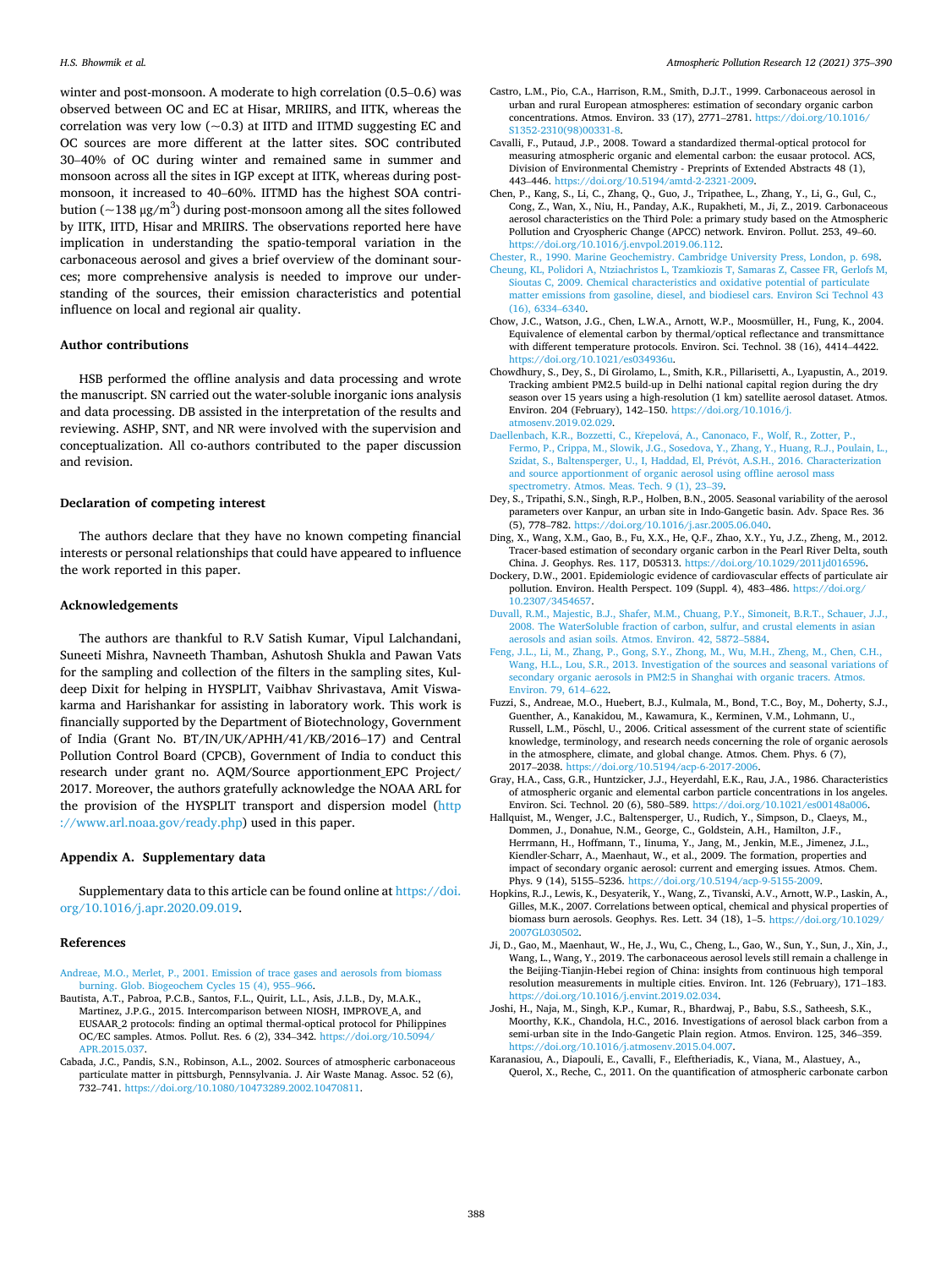<span id="page-14-0"></span>by thermal/optical analysis protocols. Atmospheric Measurement Techniques 4 (11), 2409–2419.<https://doi.org/10.5194/amt-4-2409-2011>.

- Keene, W.C., Pszenny, A.P., Galloway, J.N., Hawley, M.E., 1986. Sea salt corrections and interpretations of constituent ratios in marine precipitation. J. Geophys. Res. 91, 6647. <https://doi.org/10.1029/JD091iD06p06647>.
- [Lalchnadani, V., Kumar, V., Tobler, A., Navneeth, M.T., Mishra, S., Slowik, J.G.,](http://refhub.elsevier.com/S1309-1042(20)30288-9/sref27)  [Bhattu, D., Rai, P., Satish, R., Ganguly, D., Tiwari, S., Rastogi, N., Mocnik, G.,](http://refhub.elsevier.com/S1309-1042(20)30288-9/sref27) [Prevot, A., Tripathi, S.N., 2020. Real-Time characterization and source](http://refhub.elsevier.com/S1309-1042(20)30288-9/sref27)  [apportionment of fine particulate matter in the Delhi megacity area during late](http://refhub.elsevier.com/S1309-1042(20)30288-9/sref27) [winter. Sci. Total Environ. \(Under review\)](http://refhub.elsevier.com/S1309-1042(20)30288-9/sref27).
- [Lim, H.J., Turpin, B.J., 2002. Origins of primary and secondary organic aerosol in](http://refhub.elsevier.com/S1309-1042(20)30288-9/sref28) [atlanta: results of time-resolved measurements during the atlanta supersite](http://refhub.elsevier.com/S1309-1042(20)30288-9/sref28)  experiment. *[Environ. Sci. Technol](http://refhub.elsevier.com/S1309-1042(20)30288-9/sref28)*. 36, 4489–4496.
- Liu, Z., Gao, W., Yu, Y., Hu, B., Xin, J., Sun, Y., Wang, L., Wang, G., Bi, X., Zhang, G., Xu, H., Cong, Z., He, J., Xu, J., Wang, Y., 2018. Characteristics of PM2.5 mass concentrations and chemical species in urban and background areas of China: emerging results from the CARE-China network. Atmos. Chem. Phys. 18 (12), 8849–8871. [https://doi.org/10.5194/acp-18-8849-2018.](https://doi.org/10.5194/acp-18-8849-2018)
- [Maenhaut, W., Claeys, M., 2011. EC](http://refhub.elsevier.com/S1309-1042(20)30288-9/sref30)*/*OC Analyses 2010–2011, Final report, Study for the [Vlaamse Milieumaatschappij \(VMM\), afdeling Meetnetten en Onderzoek. Flemish](http://refhub.elsevier.com/S1309-1042(20)30288-9/sref30) [Environment Agency. Order number: LUC/2010/EC/OC, 25 July 2011.](http://refhub.elsevier.com/S1309-1042(20)30288-9/sref30)
- Mancilla, Y., Herckes, P., Fraser, M.P., Mendoza, A., 2015. Secondary organic aerosol contributions to PM2.5 in Monterrey, Mexico: temporal and seasonal variation. Atmos. Res. 153, 348–359.<https://doi.org/10.1016/j.atmosres.2014.09.009>.
- Martins Pereira, G., Teinilä, K., Custódio, D., Gomes Santos, A., Xian, H., Hillamo, R., Alves, C.A., Bittencourt De Andrade, J., Olímpio Da Rocha, G., Kumar, P., Balasubramanian, R., De Fátima Andrade, M., Vasconcellos, P.D.C., 2017. Particulate pollutants in the Brazilian city of Sao Paulo: 1-year investigation for the chemical composition and source apportionment. Atmos. Chem. Phys. 17 (19), 11943–11969. [https://doi.org/10.5194/acp-17-11943-2017.](https://doi.org/10.5194/acp-17-11943-2017)
- [Menon, S., Hansen, J., Nazarenko, L., 2002. 2002\\_Menon\\_etal\\_2.pdf](http://refhub.elsevier.com/S1309-1042(20)30288-9/sref33)*>* 297 (September), [2250](http://refhub.elsevier.com/S1309-1042(20)30288-9/sref33)–2253.
- Mikhailov, E.F., Mironova, S., Mironov, G., Vlasenko, S., Panov, A., Chi, X., Walter, D., Carbone, S., Artaxo, P., Heimann, M., Lavric, J., Poschl, U., Andreae, M.O., 2017. ¨ Long-term measurements (2010-2014) of carbonaceous aerosol and carbon monoxide at the Zotino Tall Tower Observatory (ZOTTO) in central Siberia. Atmos. Chem. Phys. 17 (23), 14365–14392. <https://doi.org/10.5194/acp-17-14365-2017>.
- Mkoma, S.L., Kawamura, K., Fu, P.Q., 2013. Contributions of biomass/biofuel burning to organic aerosols and particulate matter in Tanzania, East Africa, based on analyses of ionic species, organic and elemental carbon, levoglucosan and mannosan. Atmos. Chem. Phys. 13 (20), 10325–10338. <https://doi.org/10.5194/acp-13-10325-2013>.
- Monteiro dos Santos, D.A., Brito, J.F., Godoy, J.M., Artaxo, P., 2016. Ambient concentrations and insights on organic and elemental carbon dynamics in São Paulo, Brazil. Atmos. Environ. 144, 226–233. [https://doi.org/10.1016/j.](https://doi.org/10.1016/j.atmosenv.2016.08.081)  [atmosenv.2016.08.081](https://doi.org/10.1016/j.atmosenv.2016.08.081).
- Na, K., Sawant, A.A., Song, C., Cocker, D.R., 2004. Primary and secondary carbonaceous species in the atmosphere of Western Riverside County, California. Atmos. Environ. 38 (9), 1345–1355. <https://doi.org/10.1016/j.atmosenv.2003.11.023>.
- Nair, V.S., Moorthy, K.K., Alappattu, D.P., Kunhikrishnan, P.K., George, S., Nair, P.R., Babu, S.S., Abish, B., Satheesh, S.K., Tripathi, S.N., Niranjan, K., Madhavan, B.L., Srikant, V., Dutt, C.B.S., Badarinath, K.V.S., Reddy, R.R., 2007. Wintertime aerosol characteristics over the Indo-Gangetic Plain (IGP): impacts of local boundary layer processes and long-range transport. Journal of Geophysical Research Atmospheres 112 (13), 1–15. <https://doi.org/10.1029/2006JD008099>.
- Novakov, T., Menon, S., Kirchstetter, T.W., Koch, D., Hansen, J.E., 2005. Aerosol organic carbon to black carbon ratios: analysis of published data and implications for climate forcing. Journal of Geophysical Research Atmospheres 110 (21), 1–12. [https://doi.](https://doi.org/10.1029/2005JD005977) [org/10.1029/2005JD005977.](https://doi.org/10.1029/2005JD005977)
- [Pant, P., Shukla, A., Kohl, S.D., Chow, J.C., Watson, J.G., Harrison, R.M., 2015.](http://refhub.elsevier.com/S1309-1042(20)30288-9/sref40) [Characterization of ambient PM2.5 at a pollution renghotspot in New Delhi, India](http://refhub.elsevier.com/S1309-1042(20)30288-9/sref40)  [and inference of sources. Atmos. Environ. 109, 178](http://refhub.elsevier.com/S1309-1042(20)30288-9/sref40)–189.
- Panteliadis, P., Hafkenscheid, T., Cary, B., Diapouli, E., Fischer, A., Favez, O., Quincey, P., Viana, M., Hitzenberger, R., Vecchi, R., Saraga, D., Sciare, J., Jaffrezo, J. L., John, A., Schwarz, J., Giannoni, M., Novak, J., Karanasiou, A., Fermo, P., Maenhaut, W., 2015. ECOC comparison exercise with identical thermal protocols after temperature offset correction - instrument diagnostics by in-depth evaluation of operational parameters. Atmospheric Measurement Techniques 8 (2), 779–792. <https://doi.org/10.5194/amt-8-779-2015>.
- [Peterson, M.R., Richards, M.H., 2002. Thermal](http://refhub.elsevier.com/S1309-1042(20)30288-9/sref42)–optical transmittance analysis for [organic, elemental, carbonate, total carbon, and OCX2 in PM2.5 by the EPA/NIOSH](http://refhub.elsevier.com/S1309-1042(20)30288-9/sref42)  [method. In: Proceedings of Symposium on Air Quality Measurement Methods and](http://refhub.elsevier.com/S1309-1042(20)30288-9/sref42) Technology. November 13–[15, 2002,Pittsburgh,PA,pp.83](http://refhub.elsevier.com/S1309-1042(20)30288-9/sref42)–1–83–19.
- Pio, C.A., Legrand, M., Alves, C.A., Oliveira, T., Afonso, J., Caseiro, A., Puxbaum, H., Sanchez-Ochoa, A., Gelencsér, A., 2008. Chemical composition of atmospheric aerosols during the 2003 summer intense forest fire period. Atmos. Environ. 42 (32), 7530–7543.<https://doi.org/10.1016/j.atmosenv.2008.05.032>.
- Pio, Casimiro A., Legrand, M., Oliveira, T., Afonso, J., Santos, C., Caseiro, A., Fialho, P., Barata, F., Puxbaum, H., Sanchez-Ochoa, A., Kasper-Giebl, A., Gelencsér, A., Preunkert, S., Schock, M., 2007. Climatology of aerosol composition (organic versus inorganic) at nonurban sites on a west-east transect across Europe. Journal of Geophysical Research Atmospheres 112 (23). [https://doi.org/10.1029/](https://doi.org/10.1029/2006JD008038) [2006JD008038.](https://doi.org/10.1029/2006JD008038)
- Pio, C., Cerqueira, M., Harrison, R.M., Nunes, T., Mirante, F., Alves, C., Oliveira, C., Sanchez de la Campa, A., Artíñano, B., Matos, M., 2011. OC/EC ratio observations in Europe: Re-thinking the approach for apportionment between primary and

secondary organic carbon. Atmos. Environ. 45 (34), 6121-6132. https://doi.org/ [10.1016/j.atmosenv.2011.08.045](https://doi.org/10.1016/j.atmosenv.2011.08.045).

- Pósfai, M., Gelencsér, A., Simonics, R., Arató, K., Li, J., Hobbs, P.V., Buseck, P.R., 2004. Atmospheric tar balls: particles from biomass and biofuel burning. J. Geophys. Res.: Atmospheres 109 (6), 1-9. https://doi.org/10.1029/2003jd00416
- Psichoudaki, M., Pandis, S.N., 2013 Sep. Atmospheric aerosol water-soluble organic carbon measurement: a theoretical analysis. Environ. Sci. Technol. 47 (17), 9791–9798. [https://doi.org/10.1021/es402270y.PMID:23883352.](https://doi.org/10.1021/es402270y.PMID:23883352)
- [Rai, P., Furger, M., El Haddad, I., Kumar, V., Wang, L., Singh, A., Dixit, K., Bhattu, D.,](http://refhub.elsevier.com/S1309-1042(20)30288-9/sref48) [Petit, J.-E., Ganguly, D., Rastogi, N., Baltensperger, U., Tripathi, S.N., Slowik, J.G.,](http://refhub.elsevier.com/S1309-1042(20)30288-9/sref48) [Prevot, A.S.H., 2020. Real-time Measurement and Source Apportionment of](http://refhub.elsevier.com/S1309-1042(20)30288-9/sref48) Elements in Delhi'[s Atmosphere. Science of Total Environment \(in press\).](http://refhub.elsevier.com/S1309-1042(20)30288-9/sref48)
- Rajput, P., Sarin, M., Sharma, D., Singh, D., 2014. Characteristics and emission budget of carbonaceous species from post-harvest agricultural-waste burning in source region of the Indo-Gangetic plain. Tellus Ser. B Chem. Phys. Meteorol. 66 (1) [https://doi.](https://doi.org/10.3402/tellusb.v66.21026) [org/10.3402/tellusb.v66.21026](https://doi.org/10.3402/tellusb.v66.21026).
- Ram, K., Sarin, M.M., 2010. Spatio-temporal variability in atmospheric abundances of EC, OC and WSOC over Northern India. J. Aerosol Sci. 41 (1), 88–98. [https://doi.](https://doi.org/10.1016/j.jaerosci.2009.11.004)  [org/10.1016/j.jaerosci.2009.11.004](https://doi.org/10.1016/j.jaerosci.2009.11.004).
- Ram, K., Sarin, M.M., Sudheer, A.K., Rengarajan, R., 2012. Carbonaceous and secondary inorganic aerosols during wintertime fog and haze over urban sites in the Indo-Gangetic plain. Aerosol and Air Quality Research 12 (3), 355–366. [https://doi.org/](https://doi.org/10.4209/aaqr.2011.07.0105)  [10.4209/aaqr.2011.07.0105.](https://doi.org/10.4209/aaqr.2011.07.0105)
- Ram, K., Sarin, M.M., Tripathi, S.N., 2010. A 1 year record of carbonaceous aerosols from an urban site in the Indo-Gangetic Plain: characterization, sources, and temporal variability. Journal of Geophysical Research Atmospheres 115 (24). [https://doi.org/](https://doi.org/10.1029/2010JD014188)  [10.1029/2010JD014188](https://doi.org/10.1029/2010JD014188).
- Ramadan, Z., Song, X.H., Hopke, P.K., 2000. Identification of sources of phoenix aerosol by positive matrix factorization. J. Air Waste Manag. Assoc. 50 (8), 1308–1320. [https://doi.org/10.1080/10473289.2000.10464173.](https://doi.org/10.1080/10473289.2000.10464173)
- Rastogi, N, Sarin, M M, 2006. Chemistry of aerosols over a semi-arid region: Evidence for acid neutralization by mineral dust. Geophys. Res. Lett. 33, L23815 [https://doi.org/](https://doi.org/10.1029/2006gl027708)  [10.1029/2006gl027708](https://doi.org/10.1029/2006gl027708).
- Rengarajan, R., Sarin, M.M., Sudheer, A.K., 2007. Carbonaceous and inorganic species in atmospheric aerosols during wintertime over urban and high-altitude sites in North India. Journal of Geophysical Research Atmospheres 112 (21), 1–16. [https://doi.](https://doi.org/10.1029/2006JD008150) [org/10.1029/2006JD008150.](https://doi.org/10.1029/2006JD008150)
- Rengarajan, R., Sudheer, A.K., Sarin, M.M., 2011. Wintertime PM2.5 and PM10 carbonaceous and inorganic constituents from urban site in western India. Atmos. Res. 102 (4), 420–431. <https://doi.org/10.1016/j.atmosres.2011.09.005>.
- Saarikoski, S., Timonen, H., Saarnio, K., Aurela, M., Jarvi, L., Keronen, P., Kerminen, V. ¨ M., Hillamo, R., 2008. Sources of organic carbon in fine particulate matter in northern European urban air. Atmos. Chem. Phys. 8 (20), 6281–6295. [https://doi.](https://doi.org/10.5194/acp-8-6281-2008)  [org/10.5194/acp-8-6281-2008.](https://doi.org/10.5194/acp-8-6281-2008)
- Salam, A., Bauer, H., Kassin, K., Ullah, S.M., Puxbaum, H., 2003. Aerosol chemical characteristics of a mega-city in Southeast Asia (dhaka-Bangladesh). Atmos. Environ. 37 (18), 2517–2528. [https://doi.org/10.1016/S1352-2310\(03\)00135-3.](https://doi.org/10.1016/S1352-2310(03)00135-3)
- Sandradewi, J., Prévôt, A.S.H., Szidat, S., Perron, N., Rami Alfarra, M., Lanz, V.A. [Weingartner, E., Baltensperger, U., 2008. Using aerosol light absorption](http://refhub.elsevier.com/S1309-1042(20)30288-9/sref58)  [measurements for the quantitative determination of wood burning and Traffic](http://refhub.elsevier.com/S1309-1042(20)30288-9/sref58) [emission contributions to particulate matter. Environ. Sci. Technol. 42 \(9\),](http://refhub.elsevier.com/S1309-1042(20)30288-9/sref58)  [3316](http://refhub.elsevier.com/S1309-1042(20)30288-9/sref58)–3323.
- [Saxena, P., Hildemann, L.M., 1996. Water-soluble organics in atmospheric particles: a](http://refhub.elsevier.com/S1309-1042(20)30288-9/sref59)  [critical review of the literature and application of thermodynamics to identify](http://refhub.elsevier.com/S1309-1042(20)30288-9/sref59) [candidate compounds. J. Atmos. Chem. 24, 57](http://refhub.elsevier.com/S1309-1042(20)30288-9/sref59)–109.
- Sharma, D., Kulshrestha, U.C., 2014. Spatial and temporal patterns of air pollutants in rural and urban areas of India. Environ. Pollut. 195 (2), 276–281. [https://doi.org/](https://doi.org/10.1016/j.envpol.2014.08.026) [10.1016/j.envpol.2014.08.026](https://doi.org/10.1016/j.envpol.2014.08.026).
- Sharma, S.K., Mandal, T.K., Saxena, M., Rashmi Sharma, A., Datta, A., Saud, T., 2014. Variation of OC, EC, WSIC and trace metals of PM10 in Delhi, India. J. Atmos. Sol. Terr. Phys. 113, 10–22. <https://doi.org/10.1016/j.jastp.2014.02.008>.
- Singh, R.P., Dey, S., Tripathi, S.N., Tare, V., Holben, B., 2004. Variability of aerosol parameters over Kanpur, northern India. J. Geophys. Res. Atmos. 109 (23), 1–14. [https://doi.org/10.1029/2004JD004966.](https://doi.org/10.1029/2004JD004966)
- Srinivas, B., Sarin, M.M., 2014. PM2.5, EC and OC in atmospheric outflow from the Indo-Gangetic Plain: temporal variability and aerosol organic carbon-to-organic mass conversion factor. Sci. Total Environ. 487 (1), 196–205. [https://doi.org/10.1016/j.](https://doi.org/10.1016/j.scitotenv.2014.04.002)  scitoteny. 2014.04.002
- Srivastava, A.K., Bisht, D.S., Ram, K., Tiwari, S., Srivastava, M.K., 2014. Characterization of carbonaceous aerosols over Delhi in Ganga basin: seasonal variability and possible sources. Environ. Sci. Pollut. Control Ser. 21 (14), 8610–8619. [https://doi.org/](https://doi.org/10.1007/s11356-014-2660-y)  [10.1007/s11356-014-2660-y](https://doi.org/10.1007/s11356-014-2660-y).
- [Strader, R., Lurmann, F., Pandis, S., 1999. Evaluation of secondary organic aerosol](http://refhub.elsevier.com/S1309-1042(20)30288-9/sref66) [formation in winter. Atmos. Environ 33, 4849](http://refhub.elsevier.com/S1309-1042(20)30288-9/sref66)–4863.
- Sudheer, A.K., Rengarajan, R., Sheel, V., 2015. Secondary organic aerosol over an urban environment in a semi–arid region of western India. Atmospheric Pollution Research 6 (1), 11–20. [https://doi.org/10.5094/APR.2015.002.](https://doi.org/10.5094/APR.2015.002)
- Sun, Q., Hong, X., Wold, L.E., 2010. Cardiovascular effects of ambient particulate air pollution exposure. Circulation 121 (25), 2755–2765. [https://doi.org/10.1161/](https://doi.org/10.1161/CIRCULATIONAHA.109.893461) [CIRCULATIONAHA.109.893461](https://doi.org/10.1161/CIRCULATIONAHA.109.893461).
- Tang, R., Wu, Z., Li, X., Wang, Y., Shang, D., Xiao, Y., Li, M., Zeng, L., Wu, Z., Hallquist, M., Hu, M., Guo, S., 2018. Primary and secondary organic aerosols in summer 2016 in Beijing. Atmos. Chem. Phys. 18 (6), 4055-4068. https://doi.org/ [10.5194/acp-18-4055-2018.](https://doi.org/10.5194/acp-18-4055-2018)
- The Intergovernmental Panel on Climate Change (IPCC), 2013. Fifth Assessment Report (AR5). [http://www.ipcc.ch/report/ar5/wg1/.](http://www.ipcc.ch/report/ar5/wg1/)